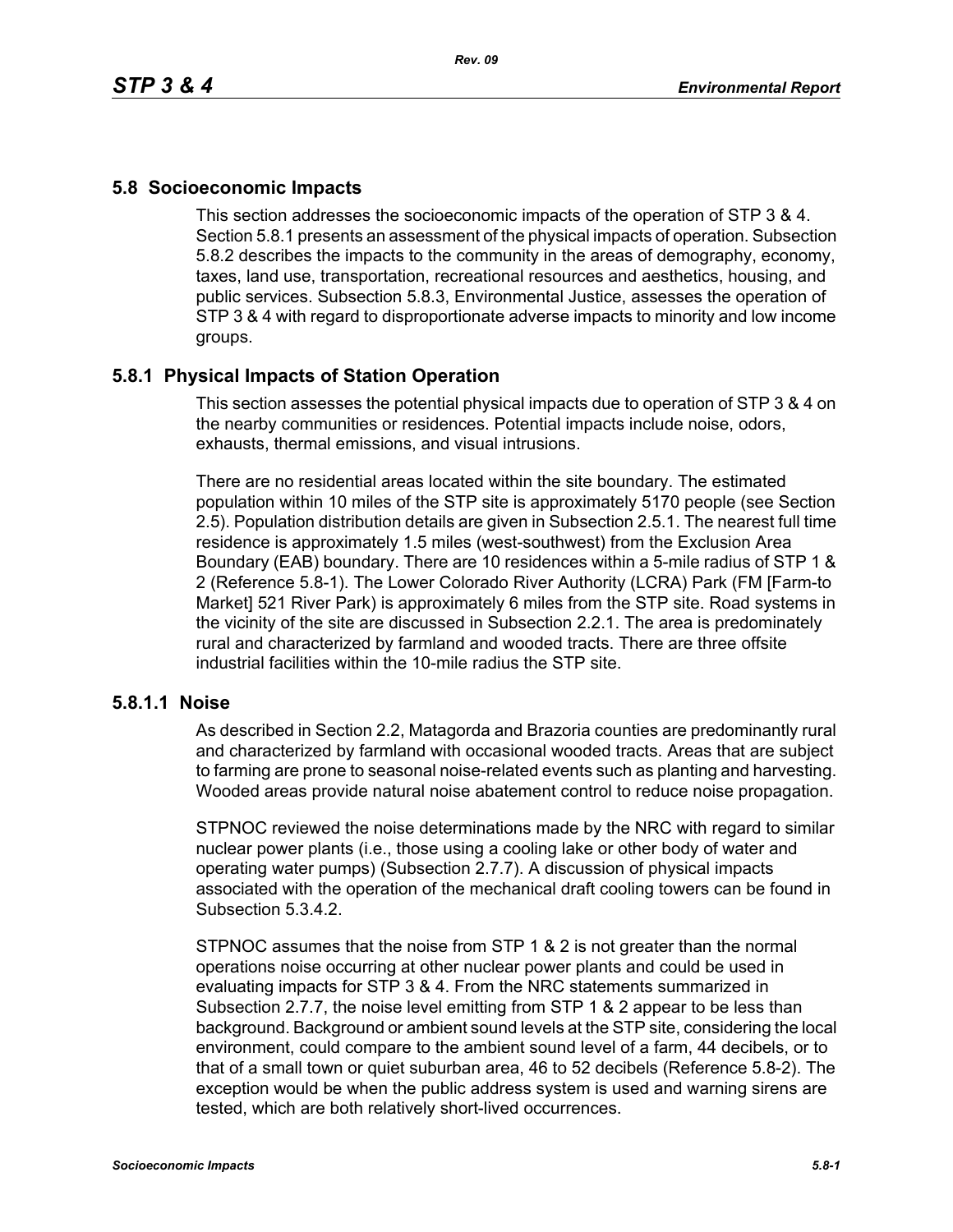Noise level attenuates with distance. A 3-decibel decrease is perceived as roughly halving loudness; a 3-decibel increase doubles the loudness. The noise from an earthmover can be as high as 94 decibels from 10 feet away, and 82 decibels from 70 feet away. A crane lifting a load can make 96 decibels of noise; at rest, it may make less than 80 decibels. Moderate auto traffic at a distance of 100 feet (30 meters) rates about 50 decibels. To a driver with a car window open or a pedestrian on the sidewalk, the same traffic rates about 70 decibels (Reference 5.8-3); that is, it sounds four times louder. The level of normal conversation is about 50 to 60 decibels.

Major equipment components are housed within structures that provide noise attenuation. Intermittently operated equipment (i.e., emergency diesel generators, combustion turbine generator) are equipped with mufflers to reduce exhaust noise.

No public roads, public buildings or residences are located within the EAB. After the completion of construction of STP 3 & 4, areas that were used for construction support will be graded, landscaped, and planted to enhance the overall site appearance. Previously forested areas cleared for temporary construction facilities will be revegetated, and harsh topographical features created during construction will be contoured to match the surrounding areas (Subsection 3.1.2). This revegetation will provide an additional buffer for operations-related noise. The STPEGS Annual Environmental Operating Report (Reference 5.8-1) identifies 10 residences within a 5 mile radius of the currently operating units. The exclusion area boundary is greater than 4000 feet in all directions from the new STP 3 & 4 footprint. Attenuation of noise associated with STP 3 & 4 operations would be similar to that which is currently occurring for STP 1 & 2.

Impacts from the noise associated with the operation of STP 3 & 4 would be SMALL and would not require mitigation.

#### **5.8.1.2 Air Quality**

Section 5.4 discusses the impacts to members of the public from radioactive air emissions from STP 3 & 4. Subsection 5.8.1.2 is focused in impacts to members of the public from non-radiological air emissions.

Matagorda and Brazoria Counties are part of the Metropolitan Houston-Galveston Intrastate Air Quality Control Region (AQCR) (Reference 5.8-4). All areas within the Metropolitan Houston-Galveston Intrastate AQCR are classified as achieving attainment with the National Ambient Air Quality Standards (NAAQS), with the exception of the Houston-Galveston-Brazoria 8-Hour Ozone Non-attainment Area. (Reference 5.8-5). A discussion of current and projected regional air quality conditions is contained in Subsection 2.7.2.

The NAAQS define ambient concentration criteria for sulfur dioxide  $(SO<sub>2</sub>)$ , particulate matter with aerodynamic diameters of 10 microns or less ( $PM_{10}$ ), particulate matter with aerodynamic diameters of 2.5 microns or less  $(PM<sub>2.5</sub>)$ , carbon monoxide (CO), nitrogen dioxide (NO<sub>2</sub>), ozone (O<sub>3</sub>), and lead (Pb). These pollutants are generally referred to as "criteria pollutants." Areas of the United States having air quality as good as or better than the NAAQS are designated by the U.S. Environmental Protection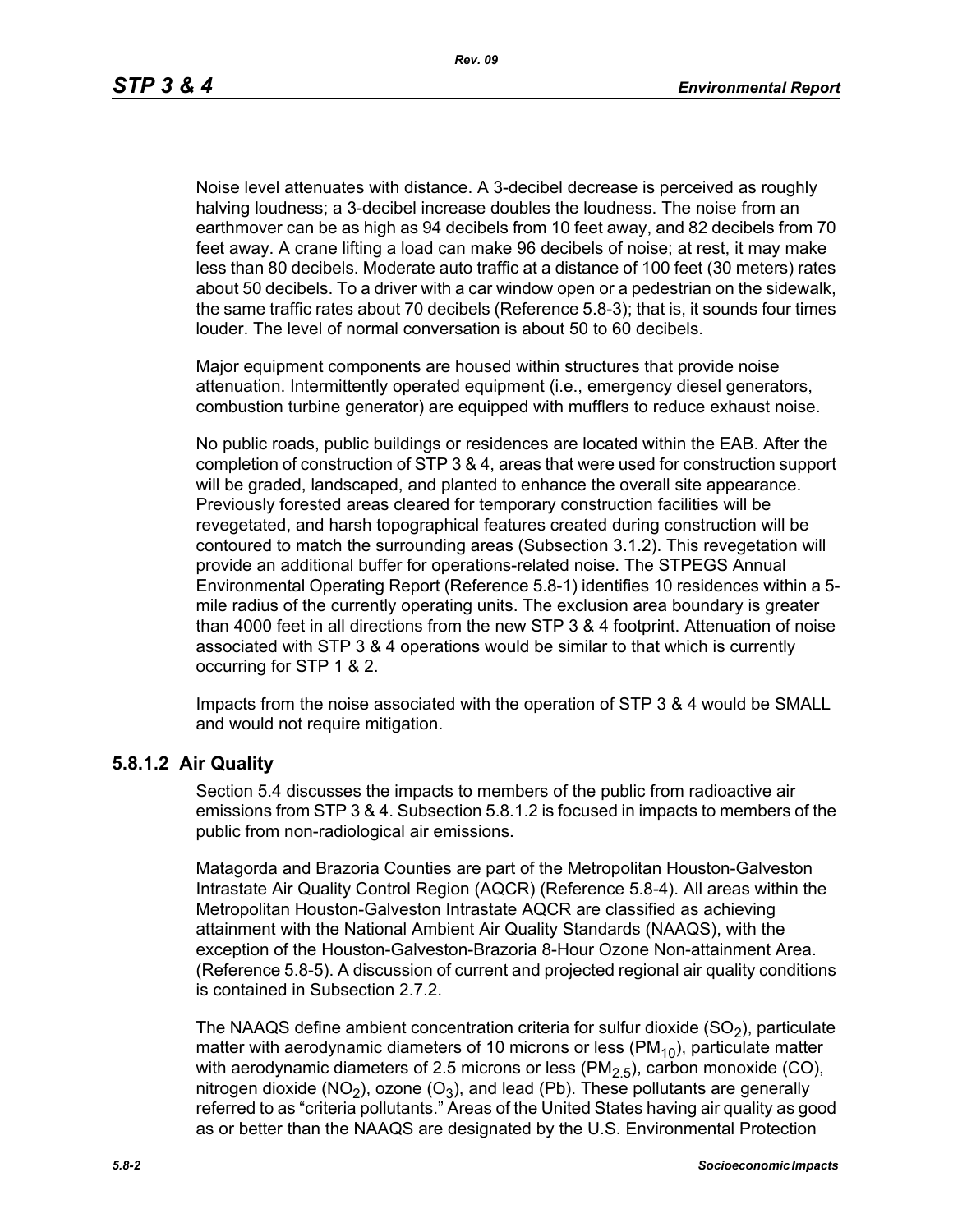Agency (EPA) as attainment areas. Areas with air quality that is worse than the NAAQS are designated by EPA as non-attainment areas (Reference 5.8-5). The Houston-Galveston-Brazoria area holds non-attainment status for ground-level ozone under the 8-hour standard that became effective June 15, 2005. Counties affected under this status are: Brazoria, Chambers, Fort Bend, Galveston, Harris, Liberty, Montgomery, and Waller. The region was classified as being in "moderate" nonattainment of the 8-hour standard and was given a maximum attainment date of June 15, 2010 (Reference 5.8-5).

STP 3 & 4 will have three standby diesel generators per unit, and one combustion turbine generator per unit. Emissions from those sources are described in Subsection 3.6.3. Section 1.2 lists all authorizations required before the start of operation, including the authorizing agency, the source of authorization, the requirement for authorization, and the permitted activity. The standby diesel generators and turbine generators would be operated periodically on a limited short-term basis. Subsection 3.6.3.1 discusses the operation of these systems. Table 3.6-3 describes annual estimated emissions from these sources, including equipment use estimates. No operational sources of gaseous emissions other than diesel generators, auxiliary boilers, or combustion turbines are planned for STP 3 & 4. Properly maintained asphalt or concrete access roads, and appropriate speed limits, would minimize the amount of fugitive dust generated by the commuting workforce. The impact of the operation of STP 3 & 4 on air quality would be SMALL, and would not warrant mitigation.

#### **5.8.1.3 Thermal Emissions**

Heat dissipation to the atmosphere from operation of the cooling towers and the Main Cooling Reservoir (MCR) is described in Subsection 5.3.3.1. The plumes from the cooling towers would occur in each direction of the compass and would be spread over a wide area. The average plume lengths would be short and would not be long enough to reach the site boundary in most directions. Fogging and icing from the operation of the cooling tower is not predicted to occur, and fogging from the operation of the MCR is expected to occur infrequently. Salt deposition due to water droplets drifting from the cooling towers is only predicted to occur for locations less than two miles from the towers. Shadowing in the vicinity of the cooling towers and in nearby agricultural areas was predicted to occur for less than 69 hours per season and 158 hours annually. This represents less than 7% of the total hours of each season and 4% of the total hours per year. Ground-level increases in humidity would occur in the immediate vicinity of the cooling towers, on developed land within the STP site boundary.

The NRC's Environmental Standard Review Plan (NUREG-1555) notes that the plume from a cooling pond like the MCR would exist as a fog over the pond or as ground-level fog evaporating within 300 meters from the pond, or would lift to become stratus for winds less than or equal to 2.2 meters per second. Elevated plumes and the associated shadowing would not be expected from the operation of the MCR.

Because there is no residential area within the site boundary, the impacts on nearby communities from thermal emissions would be SMALL and no mitigation would be required.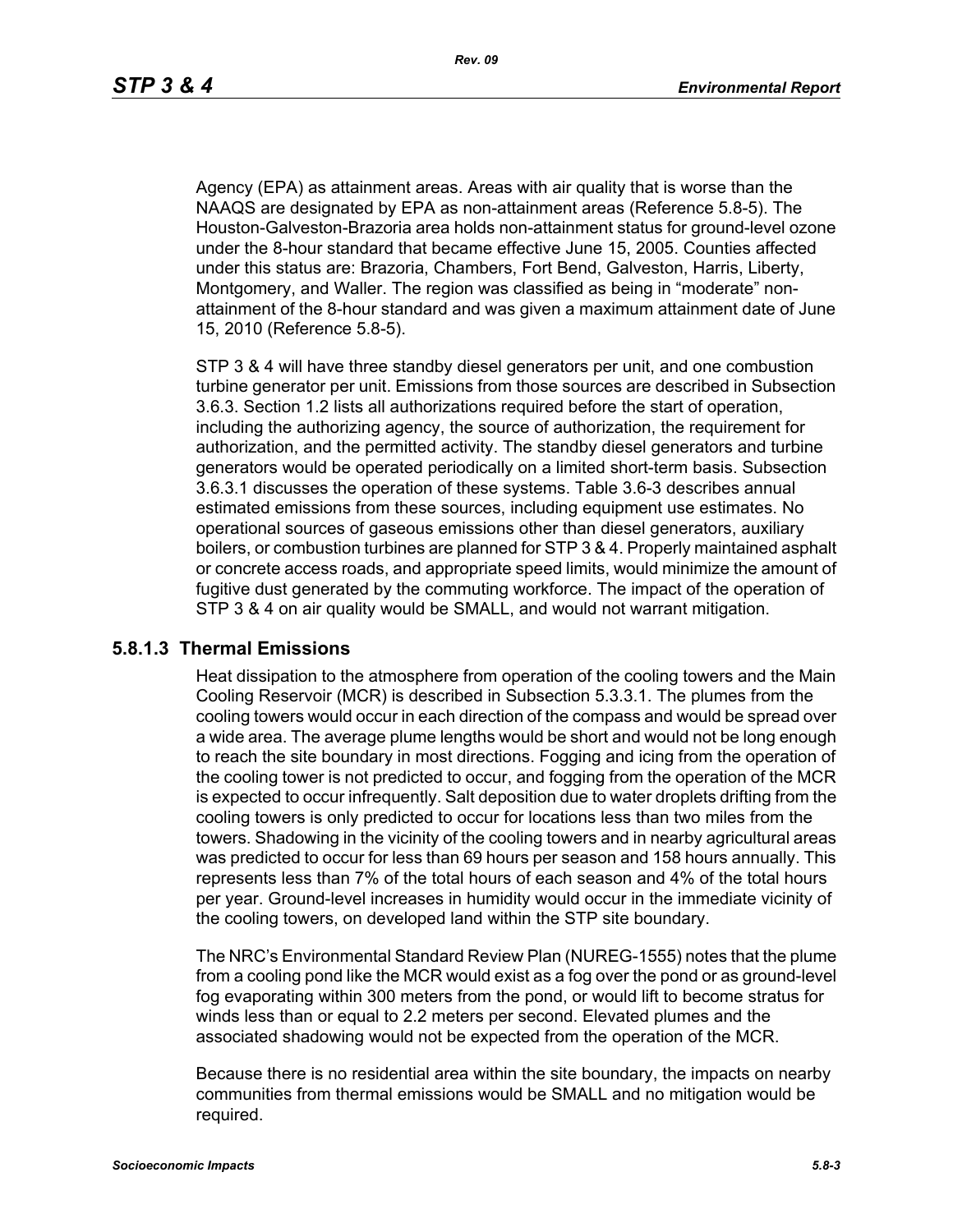### **5.8.1.4 Visual Intrusions**

The nearest full-time residence is approximately 1.5 miles west-southwest from the EAB boundary. There are 10 residences within a 5-mile radius of STP 1 & 2. The LCRA Park (FM 521 River Park) is approximately 6 miles east of the STP site. At this distance, the STP 3 & 4 reactor containment buildings and the two mechanical draft cooling towers would be visible. Impacts from the additional structures would be SMALL compared to existing conditions and would not warrant mitigation.

The visual impacts from the operation of the cooling towers would be the towers themselves plus the plumes generated during operation. Specifics for modeling of the plume are contained in Subsection 5.3.3. Specifics for the length and frequency of elevated plumes are contained in Subsection 5.3.3.1.0. The plumes from the cooling towers would occur in each direction of the compass and would be spread over a wide area, reducing the time that the plume would be visible from a particular location. The average plume lengths would be relatively short. Plumes would be visible at the 10 residences within the 5-mile radius for periods ranging from between 16 hours/year to 183 hours/year. These plumes would only be visible during daylight hours for these periods. Because of the varying directions and short average plume lengths, impacts from elevated plumes would be SMALL and not warrant mitigation.

The current Reservoir Makeup Pumping Facility (RMPF) is visible from the Colorado River and from the east bank of the river. This facility was sized for four units and, therefore, there would be no change in its visibility over existing conditions related to STP 3 & 4. Visual impact of the RMPF would be SMALL and would not warrant mitigation.

## **5.8.1.5 Other Impacts**

Roads within the vicinity of the STP site would experience a temporary increase in traffic at the beginning and the end of the shift. However, the current road network has sufficient capacity to accommodate the increase, as detailed in Subsection 5.8.2. Therefore, no significant traffic congestion would result from operation of STP 3 & 4. Impact to roads in the vicinity of the STP site would be SMALL and would not warrant mitigation.

### **5.8.1.6 Conclusion**

Physical impacts to the surrounding population as a result of operation of STP 3 & 4 would be SMALL and would not warrant mitigation.

## **5.8.2 Social and Economic Impacts**

This section evaluates the demographic, economic, infrastructure, housing, and community including education and public services impacts to the region as a result of operating STP 3 & 4. The evaluation assesses impacts of operation and of demands placed by the workforce on the region. STP 3 & 4 would require approximately 888 workers (Subsection 3.10.3). The current schedule projects a commercial operation date of 2015 for STP 3 and 2016 for STP 4. This analysis conservatively assumes that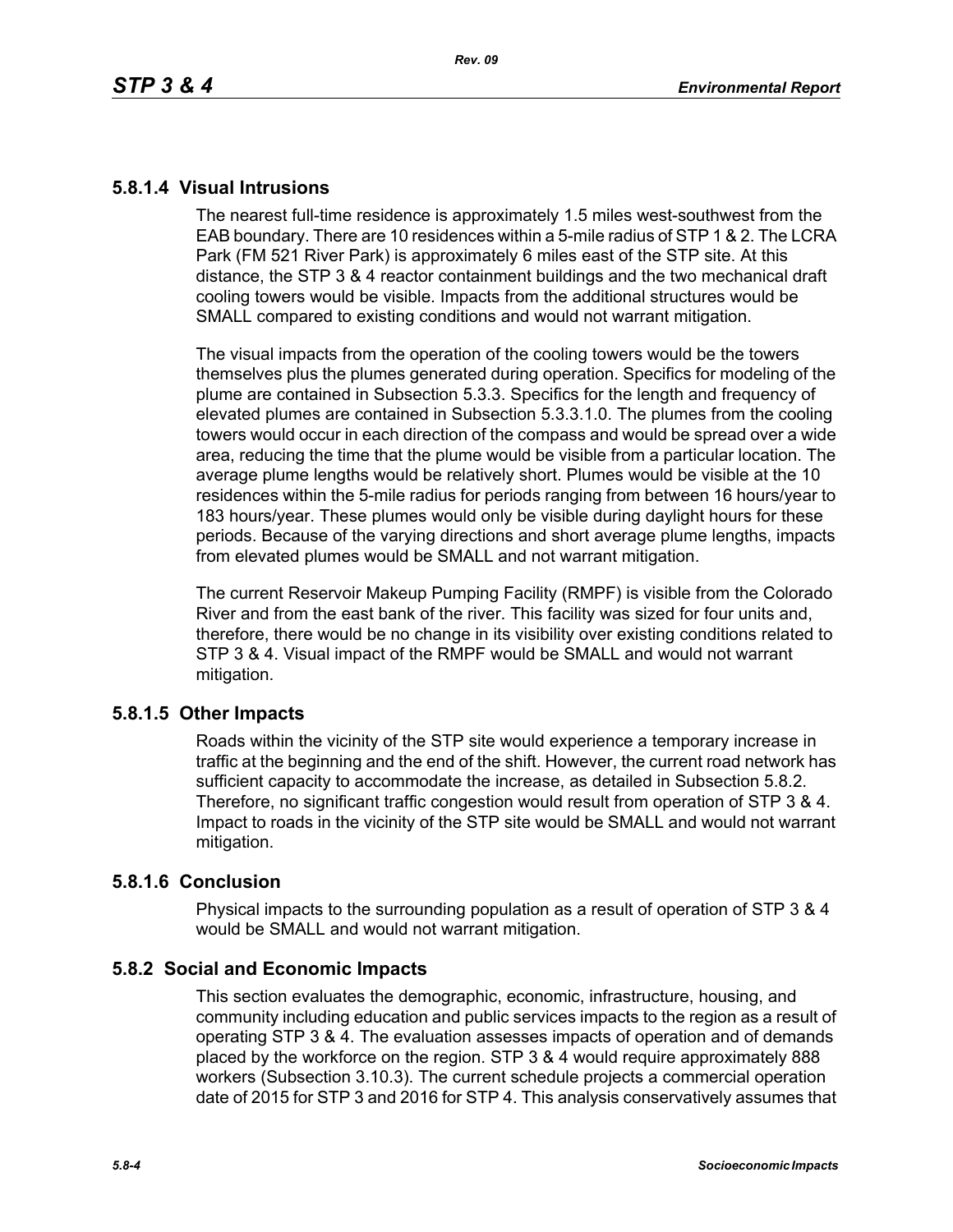STP 3 & 4 will apply for license renewal, which would extend their operation an additional 20 years—until 2075 and 2076, respectively.

It is likely that operation of STP 3 & 4 would overlap for a 33-year period from 2015 to 2048 with the continued operation of STP 1 & 2, which currently employs approximately 1365 onsite staff (1140 STP staff plus 225 contractors) (Table 2.5-1). This analysis conservatively estimated that STP 1 & 2 will apply for license renewal, which would extend their operation an additional 20 years—until 2047 and 2048, respectively. STP 1 & 2 refueling outages last approximately 17 to 35 days and require approximately 1500 to 2000 additional workers. For the new units, refueling outages would be similar to those of STP 1 & 2.

In performing these socioeconomic analyses, the migration and residential distribution of the operations workforce is based on the residential distribution of the current operations workforce. As stated in Section 2.5, approximately 83% of the STP 1 & 2 workers reside within two counties—Matagorda (60.7%) and Brazoria (22.4%). The remaining 17% are distributed across 18 other counties (Table 2.5-1).

# **5.8.2.1 Demography**

The 2000 population within the 50-mile radius of the region was approximately 258,960 and is projected to grow to approximately 657,940 by 2080, for an average annual growth rate over the 60-year period of 1.2% (see Table 2.5-2). STPNOC anticipates employing 888 operations workers at STP 3 & 4. In reality, a percentage of this workforce would already reside within the 50-mile region and the remainder would migrate into the region. However, to be conservative, STPNOC assumes that all of the STP 3 & 4 employees will migrate into the region, and that each operations worker will bring a family. The average household size in Texas is 2.74 (Reference 5.8-6). The average household size, 2.74, is used instead of average family size, 3.28, in order to slightly offset the estimated increase in population caused by the assumption that all of the STP 3 & 4 workforce would migrate into the 50-mile radius.

An operational workforce of 888 would increase the population in the 50-mile region by 2433 people (888 workers  $\times$  2.74). It was assumed that the residential distribution of [the STP 3 & 4 workforce would resemble that of the current STP 1 & 2 workforce \(Table](http://www.stats.bls.gov/)  2.5-1). Therefore, approximately 1477 people (60.7% × 2433) would live in Matagorda County and 545 (22.4% × 2433) would live in Brazoria County. These numbers constitute 3.9% and 0.2% of the 2000 populations of Matagorda and Brazoria Counties, respectively. They would constitute even smaller percentages of the projected populations of those counties.

The employees and their families not residing in Matagorda or Brazoria County (411 people) would be scattered throughout the other counties within the 50-mile radius. Based on the distribution of the STP 1 & 2 operations workforce, the maximum number of workers in any one county other than Matagorda and Brazoria would be 40 (i.e., 4.5% of the 888 operations workers, see Table 2.5-1). Including family members, the maximum population increase would be 109 people. This increase in population would represent a small percentage of the existing populations of any one of those counties.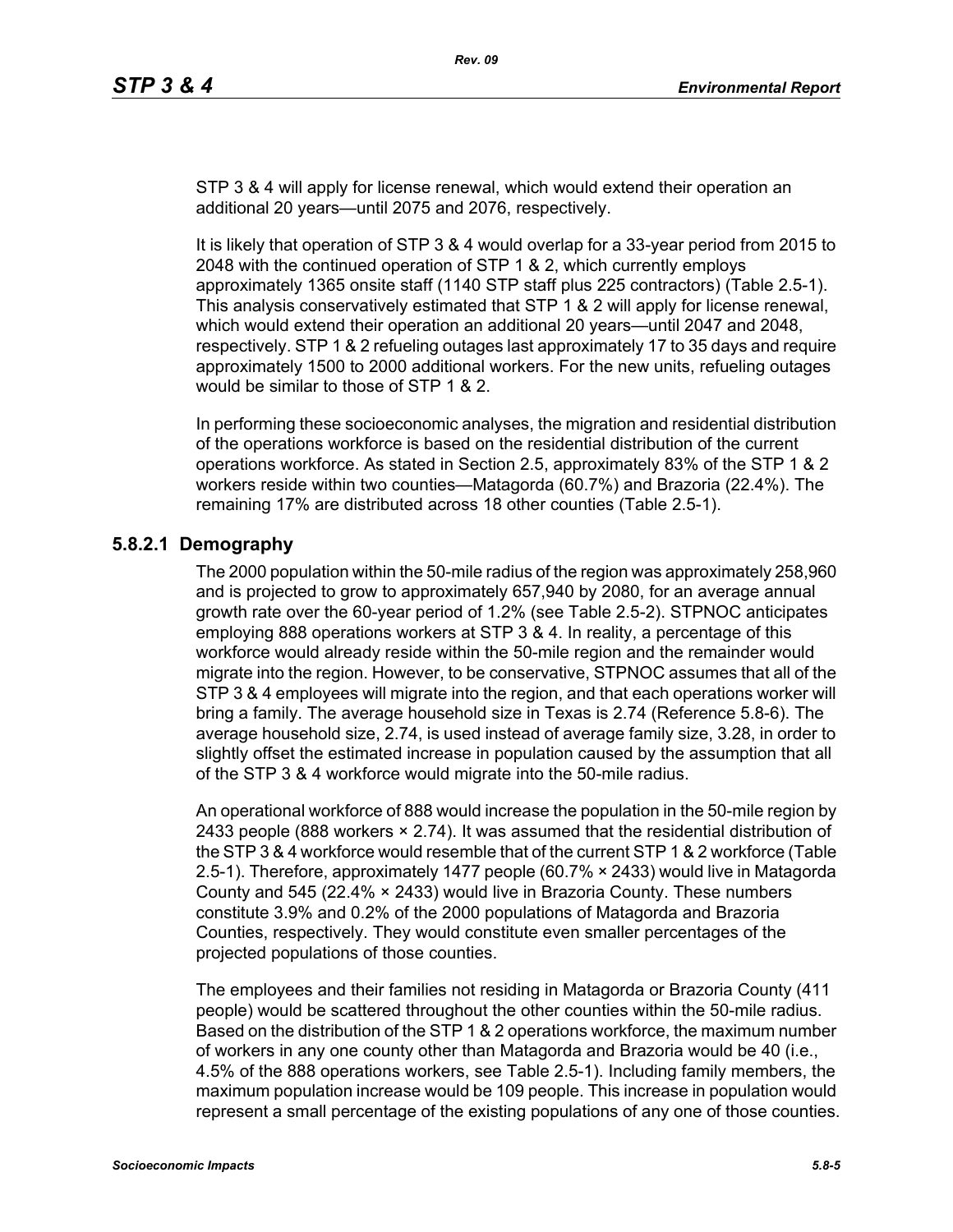Additional jobs in the region would result from the multiplier effect attributable to the new operations workforce. In the multiplier effect, each dollar spent on goods and services by an operations worker becomes income to the recipient who saves some but re-spends the rest. The recipients' re-spending becomes income to someone else, who in turn saves part and re-spends the rest, and so on and so forth. The number of times the final increase in consumption exceeds the initial dollar spent is called the "multiplier." The U.S. Department of Commerce Bureau of Economic Analysis Economics and Statistics Division provides multipliers for industry jobs and earnings (Reference 5.8-7). The economic model, RIMS II, developed by the U. S. Department of Commerce, Bureau of Economic Analysis incorporates buying and selling linkages among regional industries and is used to estimate the impact of new nuclear plantrelated expenditure of money in the region of interest. For every operations job at the new units, an estimated additional 1.47 jobs would be created in the 50-mile region, which means that 888 direct jobs would result in an additional 1305 indirect jobs for a total of approximately 2193 new jobs in the region (Table 5.8-1). Since most indirect iobs are service-related and not highly specialized, most, if not all, indirect jobs would likely be filled by the existing workforce within the 50-mile region. For every dollar spent by a worker, an estimated additional 0.56 dollars would be injected into the regional economy (Reference 5.8-7).

# **5.8.2.2 Impacts to the Community**

## **5.8.2.2.1 Economy**

The impact of the operation of STP 3 & 4 on the local and regional economy depends on the region's current and projected economy and population. The economic impacts of a potential 60-year period of operation are discussed below.

In the other socioeconomics sections in Chapter 5, all new operating personnel are conservatively assumed to come from outside of the 50-mile region. The reason that approach is considered conservative is that stresses to regional resources, such as water supplies, would be greater with a larger in-migration and would be considered negative. Conversely, with respect to the regional economy, a larger in-migration of project-related population would be considered positive. Therefore, to avoid overstating the level of impact to the economy, a range of impacts based on 50% to 100% of the operations workforce migrating into the 50-mile radius is considered.

The employment of the operations workforce for such an extended period of time would have economic and social impacts on the surrounding region. Matagorda County would be the most affected county in the 50-mile region because it would have more employees residing than any other county, and it would receive property tax revenues assessed on the new units. The influx of people spending wages, paying taxes, using public services and utilities, and building houses has a more noticeable impact on Matagorda County with its lower population, than Brazoria County, which has a greater population and would also have an influx but not as large.

The wages and salaries of the operating workforce would have a multiplier effect that would result in an increase in business activity, particularly in the retail and service industries. Assuming the entire operations workforce would migrate into the 50-mile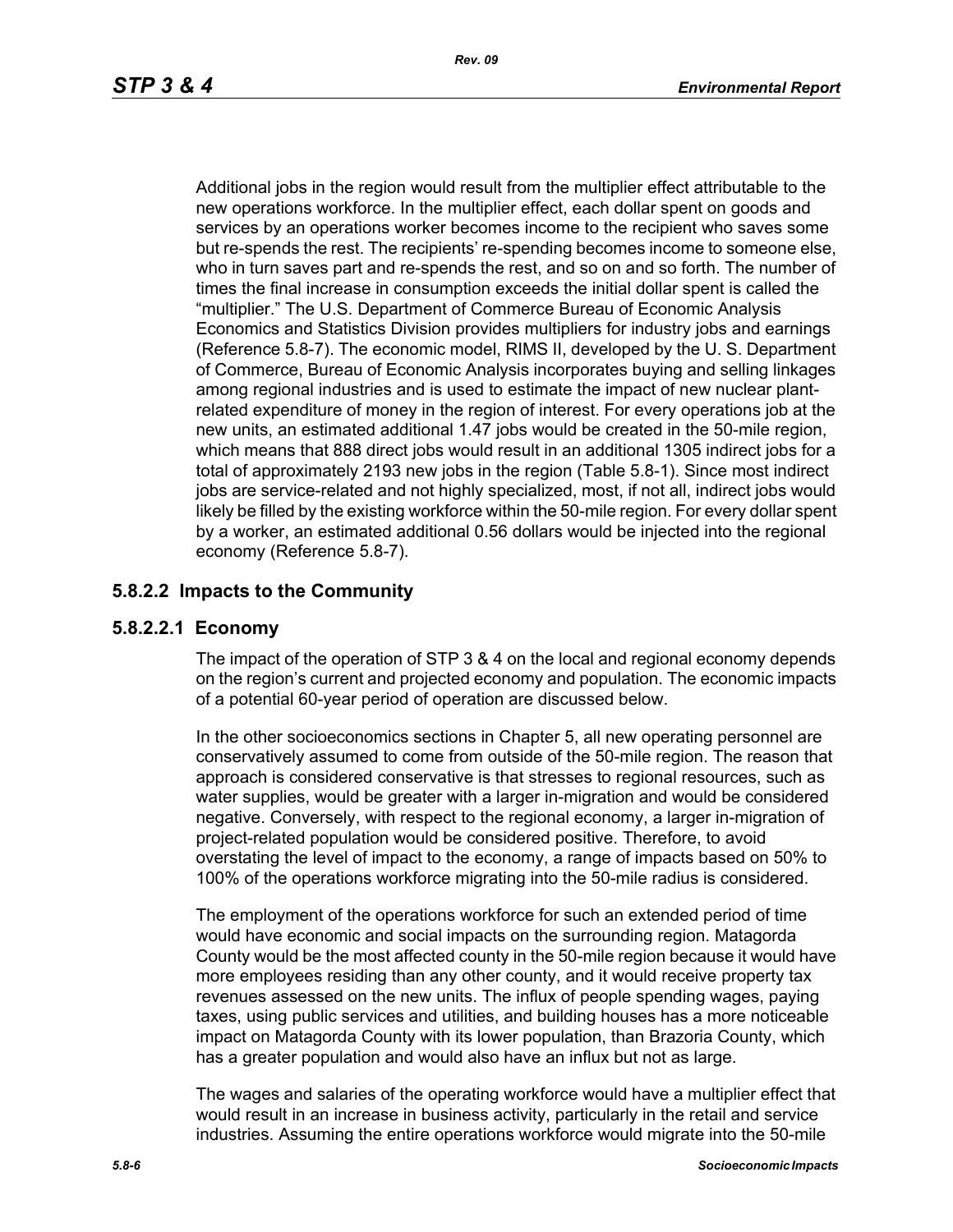radius, the creation of 888 jobs would inject \$90,181,728 to \$110,129,760 per year into the regional economy. If only half of the workers would migrate into the region (assuming the other half would already reside within the region), this dollar impact would be reduced by 50%. These conclusions are analyzed below.

The wage range of a nonmanagerial operations worker is assumed to be \$65,100 to \$79,500 per year. Managerial staff wages would be larger, but these employees comprise a smaller percentage of the workforce. Therefore, to be conservative, the nonmanagerial wage range was used. The range was multiplied by the number of workers—888—to calculate total dollars earned per year of \$57,808,800 to \$70,596,000.

An earnings multiplier for the power generation and supply industry in the two-county region, 1.56 (Reference 5.8-7), was applied to the total dollars earned per year. According to these calculations, the total impact of worker wages on the 50-mile region would be between \$90,181,728 and \$110,129,760 per year. If only 50% of the operations workforce would migrate into the region, the dollar impact would be \$45,090,864 to \$55,064,880 per year. (Note: STPNOC acknowledges that the earnings multiplier is for the two-county region, but believes that this multiplier is reasonably representative of the balance of counties within the 50-mile radius.)

As stated previously in Subsection 5.8.2.1, for every new operations job, an estimated additional 1.47 indirect jobs would be created, which means that the 888 direct jobs would result in an additional 1305 jobs for a total of 2193 jobs. If 50% of the operations workforce would migrate into the 50-mile region, then 444 direct jobs would result in an additional 653 additional jobs, for a total of 1097 new jobs.

Most indirect jobs would be service-related, not highly specialized, and filled by the existing workforce within the 50-mile region, particularly the two counties of interest. There are currently 8870 unemployed workers in the two counties. This equates to a 5.9% unemployment rate in the two counties. Some or all of the indirect jobs created by the operations workforce would be filled by unemployed workers in these counties. This would have a positive impact on the economy by providing new business and job opportunities for local residents.

Because of the estimated distribution of the workers, Matagorda County would experience 60.7% of this economic activity and Brazoria County would experience approximately 22.4%. Matagorda County would be the most affected. Beyond Matagorda County, the impacts would become more diffuse since a smaller percentage of the workforce would live in the other counties and the larger economic bases of some counties, particularly Brazoria County, would serve to dilute any impacts.

Therefore, the impacts of STP 3 & 4 operations on the economy would be beneficial and SMALL everywhere in the region except Matagorda County, where the impacts would be beneficial, MODERATE, and positive, and mitigation will not be warranted.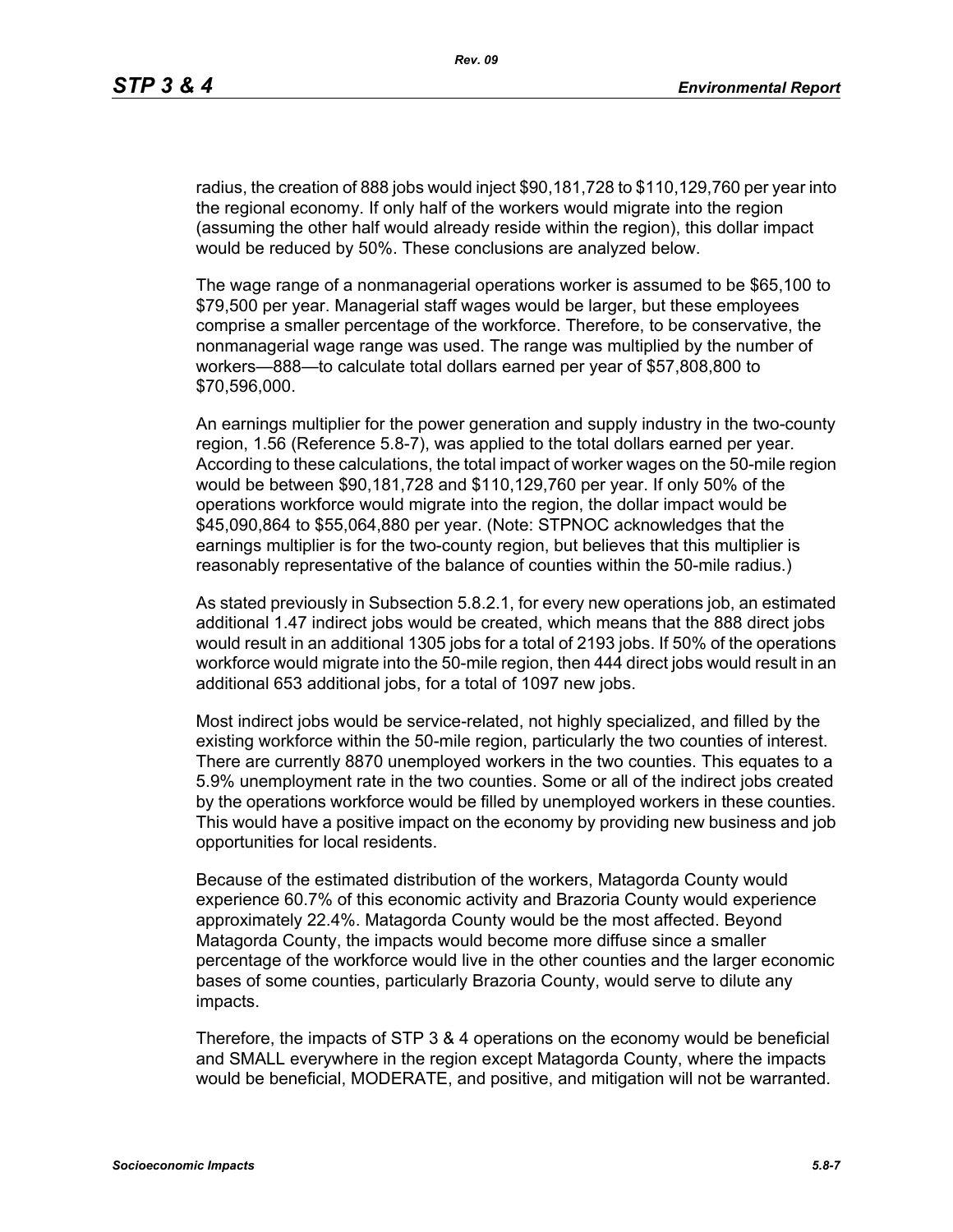# **5.8.2.2.2 Taxes**

Several types of taxes would be generated by the operation of STP 3 & 4, which would begin operation in 2015. In addition to taxes currently paid, NINA Texas 3 LLC and NINA Texas 4 LLC (STPNOC's only owner subject to taxation) would pay additional franchise, sales, and property taxes based on the value and power generated by STP 3 & 4 and on operating expenditures. New workers and their families would also contribute sales and property tax revenues to the area.

Subsection 4.2.2.2.2 provides a detailed description of the significance categories applicable to tax impacts, which are derived from the analysis in the Generic Environmental Impact Statement (GEIS) for License Renewal of Nuclear Plants (NUREG-1437). STPNOC reviewed this methodology and determined that the significance levels were appropriate to apply to an assessment of tax impacts as a result of STP 3 & 4 operations. In summary, significance levels are considered SMALL if new tax payments are under 10% of the taxing jurisdiction's revenue, MODERATE if payments are 10% to 20%, and LARGE if payments represent more than 20% of revenue.

### Personal Income and Corporate Franchise Taxes

As noted in Subsection 2.5.2.3, Texas has no personal income tax, but recently amended the law to extend coverage of the franchise tax on businesses; the changes take effect January 1, 2008. To date, NRG (STPNOC's only taxable ownership entity) has not been required to pay franchise tax on STP 1 & 2. As of July 2007, the state of Texas has not yet completed the implementing regulations for the new law, and the applicability of the franchise tax to various types of ownership structures is not yet fully defined.

The franchise tax is a gross margin tax (i.e., it is calculated on revenues less allowable operating costs). Under the energy industry's current unregulated environment, neither revenues nor operating costs are fully predictable for several years in the future. Therefore, NRG has estimated a range for annual franchise tax payments on STP 3 & 4. For STP 3, payments are based on gross margin estimates of \$468 to \$543 million per year, yielding franchise tax payments of \$4.7 to \$5.4 million, while payments for STP 4 would be based on gross margin estimates of \$390 to \$470 million per year, yielding franchise tax payments of \$3.9 to \$4.7 million. These estimates assume that STP 3 & 4 would be 100% privately owned and fully subject to the franchise tax. If part of the ownership were to include publicly-owned organizations (as is currently the case for STP 1 & 2), and if these organizations were not fully subject to the franchise tax, the tax payments would be lower.

Based on these estimates (and assuming 100% private ownership), the owners of STP 3 & 4 would pay an estimated \$4.7 to \$5.4 million in franchise taxes in 2015, the first year of operation for STP 3, and an estimated \$8.6 to \$10.0 million in 2016, when STP 4 comes on line, and in subsequent years. The state of Texas has projected franchise tax revenues for the 2008-2009 biennium at over \$5.8 billion (or \$2.9 billion per year) (Reference 5.8-8). Since the tax applicability will change substantially beginning in 2008, it is not possible at this time to project the revenue to years 2015–2016.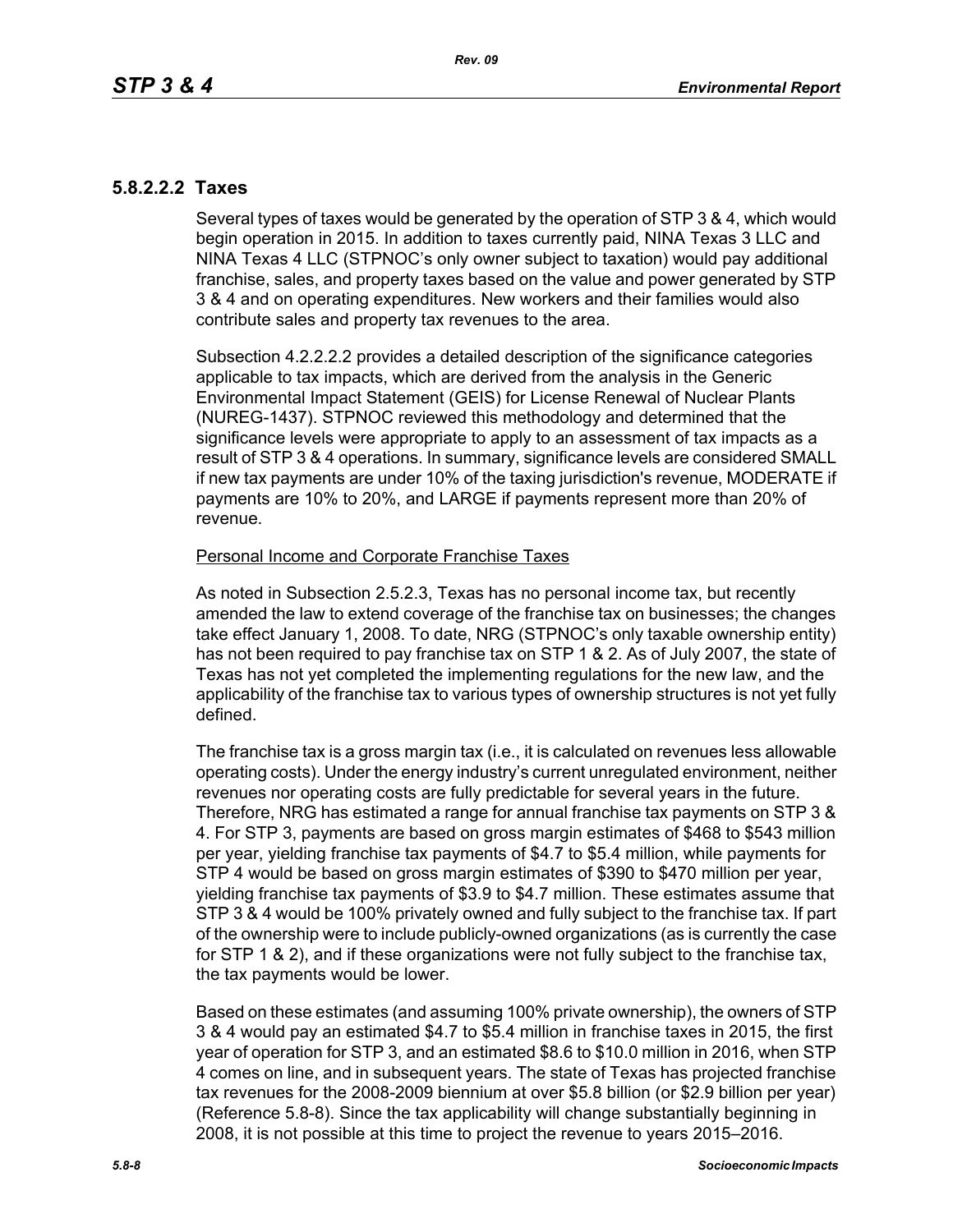However, the projected payments for STP 3 & 4 represent well under 1.0% of the state's projected franchise tax revenues for 2009. It is likely that franchise tax payments for STP 3 & 4, beginning in 2015 would represent a SMALL positive impact to the state of Texas for franchise tax collections.

In addition to direct taxes paid for STP 3 & 4, local operating expenditures as well as purchases by the operating workforce would have a multiplier effect on the local economy, where money would be spent and re-spent within the region. Because of this multiplier effect, businesses in Matagorda County and adjacent areas, particularly retail and service sector firms, could experience revenue increases, and there may be prospects for new startup firms and additional job opportunities for local workers. Existing and new firms could generate additional profits, which would further contribute to increased franchise taxes, although the exact amount is unknown. Impacts would be positive and SMALL.

STP's expansion could also stimulate the formation of new businesses and the expansion of existing firms; these businesses would increase Texas franchise tax collections. Thus, the business tax base in the region would expand, especially in Matagorda County, but also in adjacent counties where STP's expansion could stimulate the economy. Impacts to Texas franchise tax collections would be positive and SMALL.

#### Sales and Use Taxes

The state of Texas, Matagorda County, and cities and counties surrounding the STP site would experience an increase in the amount of sales and use taxes collected. Additional sales and use taxes would be generated by retail purchases by the operating workforce, and from increased expenditures by STPNOC for the operation of STP 3 & 4.

Currently, it is difficult to assess the extent of impact on sales and use tax collections from the new workforce. Matagorda County has a small population and is predominantly rural, with limited shopping or entertainment options. The Houston metropolitan area is the retail center of the region, so it is likely that suburbs and towns along the southern part of greater Houston, such as Lake Jackson in Brazoria County, would realize the greatest increase in, and derive the greatest benefit from, sales taxes, although this would be a SMALL positive impact relative to their overall sales tax revenues. However, it is also likely that Bay City and, to a much lesser extent, Palacios, would also experience SMALL to MODERATE positive impacts from increased sales tax collections. In absolute terms, the amount of sales and use taxes collected over a potential 60-year operating period could be large, but SMALL when compared to the total amount of taxes collected by Texas and the affected counties and cities.

STPNOC has estimated annual expenditures for goods and services during operations at \$60 million, and estimates that 20%, or \$12 million, would be spent locally. To approximate the impact on state and local sales tax revenues, the total was taken as a percentage of increase over the latest year for which actual sales tax revenues were available. It was assumed that none of the items is exempt from sales tax, and that all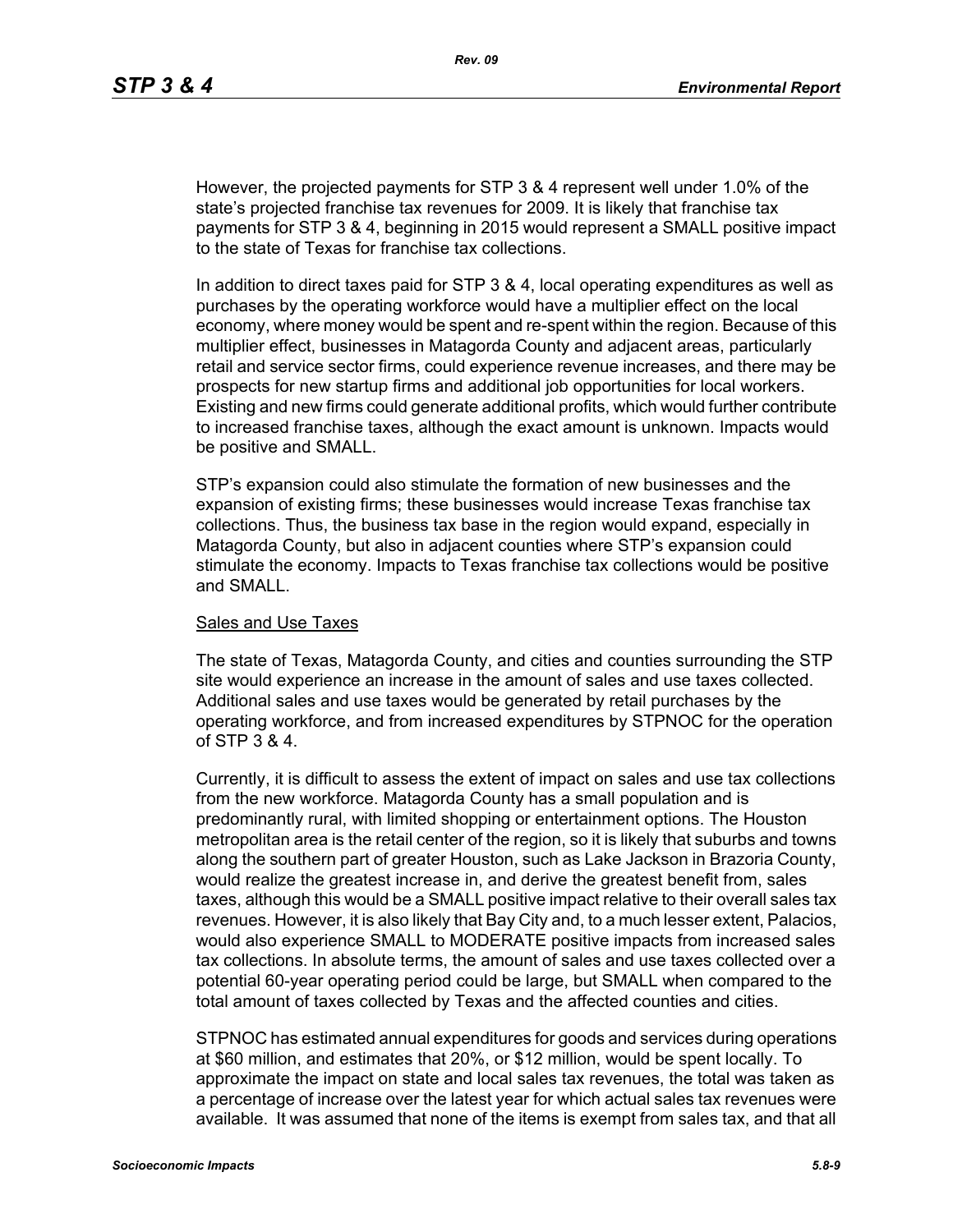are subject to Texas sales or use tax. Because of the limited retail opportunities in Bay City and Palacios, a sensitivity analysis was performed to assess the range of impacts from spending 10% to 100% in each jurisdiction. The analysis also addressed the uncertainty regarding private/public ownership of STP 3 & 4 (as noted above, STP 1 & 2 are currently 44% investor-owned and 56% publicly-owned). Only the privatelyowned segment is subject to sales tax. Therefore, scenarios for 44%, 60%, 80%, and 100% private ownership were assessed. The analysis is presented in Table 5.8-2.

Depending on the ownership scenario, annual Texas sales tax revenues would range from \$1.65 million to \$3.75 million, representing an increase over 2006 sales tax revenues of 0.009% and 0.021%, respectively, a SMALL and positive impact.

Annual impacts to Bay City or Palacios tax revenues were estimated to range from a low of \$10,590 (44% private ownership with only 10% subject to local taxation) to \$240,000 (100% private ownership and 100% spent in either city). (Both cities impose a 2% sales tax, so the potential sales tax revenues are identical.) The associated increases over Bay City's 2005 sales tax revenues (\$3.7 million) range from 0.3% to 6.5%, while the increases over Palacios' 2006 sales tax revenues (\$219,500) could range from 4.8% to 109.3%. However, because of the limited availability of goods and services, it is unlikely that a major proportion of expenditures would occur in Bay City. At the present time, it is not possible that more than a small proportion of purchases would occur in Palacios, whose population is roughly one-fourth of Bay City's. Based on current retail opportunities, it is likely that impacts to either locale would be positive and SMALL to MODERATE. However, if additional STP suppliers were to locate within either city, sales tax revenue impacts could range from SMALL to LARGE.

#### Other Sales- and Use-Related Taxes

Visitors to STP during the operations of STP 3 & 4, as well as workers used for outage maintenance activities over the life of the new (and existing) units, would use local motels and pay the hotel occupancy tax that is imposed by the state of Texas (currently 6%) and the City of Bay City (currently 7%). Because of Bay City's small population, MODERATE benefits to the city could result from these tax collections, while benefits to the state of Texas would be SMALL when compared to overall hotel occupancy tax collections.

With new residents, the cities of Bay City and Palacios would receive positive impacts from increased sales tax collections on telecommunications services and on the residential use of gas and electricity. The amounts are unknown at this time but are expected to be relatively SMALL.

#### Property Taxes — Counties and Special Districts

During the operation of STP 3 & 4, the additional assessed valuation of the plant (over the existing amount for STP 1 & 2) would be based on some combination of cost, income from the sale of electric power, and market value. Some inputs to the formulas would be negotiated between the owners of STP 3 & 4 and the appraisal district.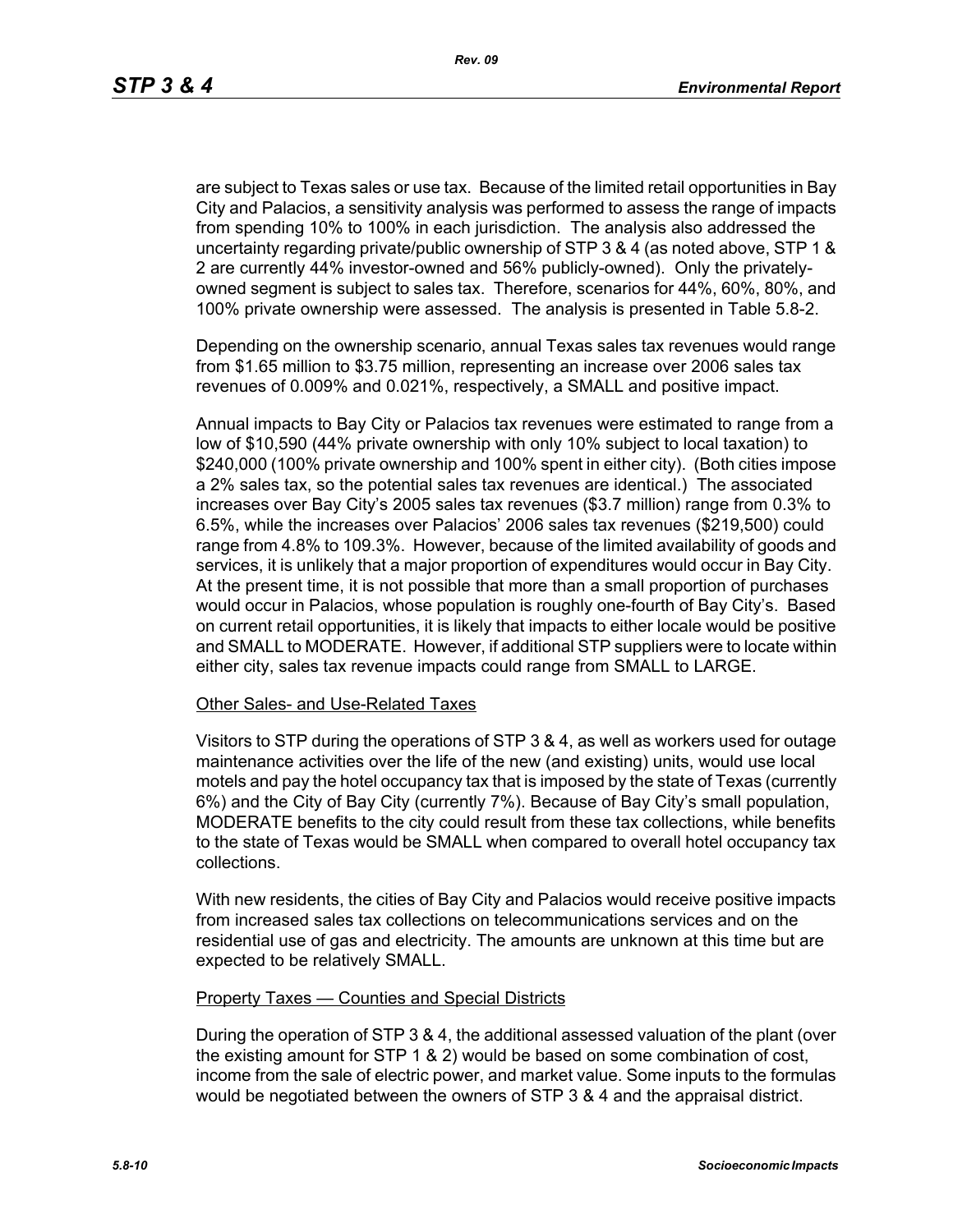During the 60-year operation period for STP 3 & 4, the plant owners subject to taxation would pay additional property taxes to Matagorda County, the Matagorda County Hospital District, Navigation District #1, Drainage District #3, the Palacios Seawall District, and the Coastal Plains Groundwater Conservation District (see Table 2.5.2.3- 15) based on the appraised valuation.

These property tax payments would be one of the main sources of economic impact related to the operation of STP Units 3 & 4. Currently, tax payments on STP Units 1 & 2 represent approximately 75% of the total property taxes received by Matagorda County (see Table 2.5-14). Property taxes to be paid by the owners for STP 3 & 4 during operations would depend on many factors, including millage rates, the percent ownership of each co-owner, and the co-owner's taxable status. Therefore, the valuation amount, and actual taxes that would be paid, cannot be determined at this time. In order to estimate the magnitude of impact on Matagorda County property tax revenues, however, ownership scenarios were used to estimate tax payments. These estimates are based on the assumption that STP Units 3 & 4 would be assessed at a similar value to Units 1 & 2. Table 5.8-5 presents the results of this analysis, which reveals that property tax revenues for Matagorda County and the affected special districts would increase substantially over 2006 total levies, from 25.6% (Coastal Plains Groundwater Conservation District, under the 44% ownership scenario), to 188% (Palacios Seawall District, under the 100% ownership scenario). It is likely that over the coming years, tax collections unrelated to STP could increase. In this case, the impacts shown in the analysis could be overstated. Other factors would also affect the precise amount of impact for the various entities. However, it is highly likely that the tax payments for STP Units 3 & 4 after the units begin operation would represent a very LARGE and positive impact to all of the taxing entities and to their other taxpayers.

Property tax revenues in Matagorda County and adjacent counties would also derive from new residents associated with the operation of STP 3 & 4. These increases would have a positive and SMALL impact on tax revenues in more heavily populated jurisdictions such as Brazoria County, but in Matagorda County, with a much smaller population, the relative impacts would be positive and SMALL to MODERATE.

#### Property Taxes — Independent School Districts

As discussed in Subsection 2.5.2.3.5, the owners of STP 1 & 2 pay taxes to the Palacios independent school district (ISD) and is its largest taxpayer. Expected increases in the appraised valuation of the STP facility as a result of operation of STP 3 & 4 would result in larger tax payments to the ISD. However, under current Texas school funding guidelines, additional revenues paid to Palacios ISD (a property-rich district) would flow to the state of Texas for redistribution to property-poor districts (see Subsections 2.5.2.3.5 and 4.4.2.2.2). Although the amount of the increased tax payments cannot be known at this time, the larger payments would provide a relatively SMALL positive impact to the state of Texas as a whole. If Texas were to change its school funding mechanism, impacts to school districts would be different in a way that is impossible to predict.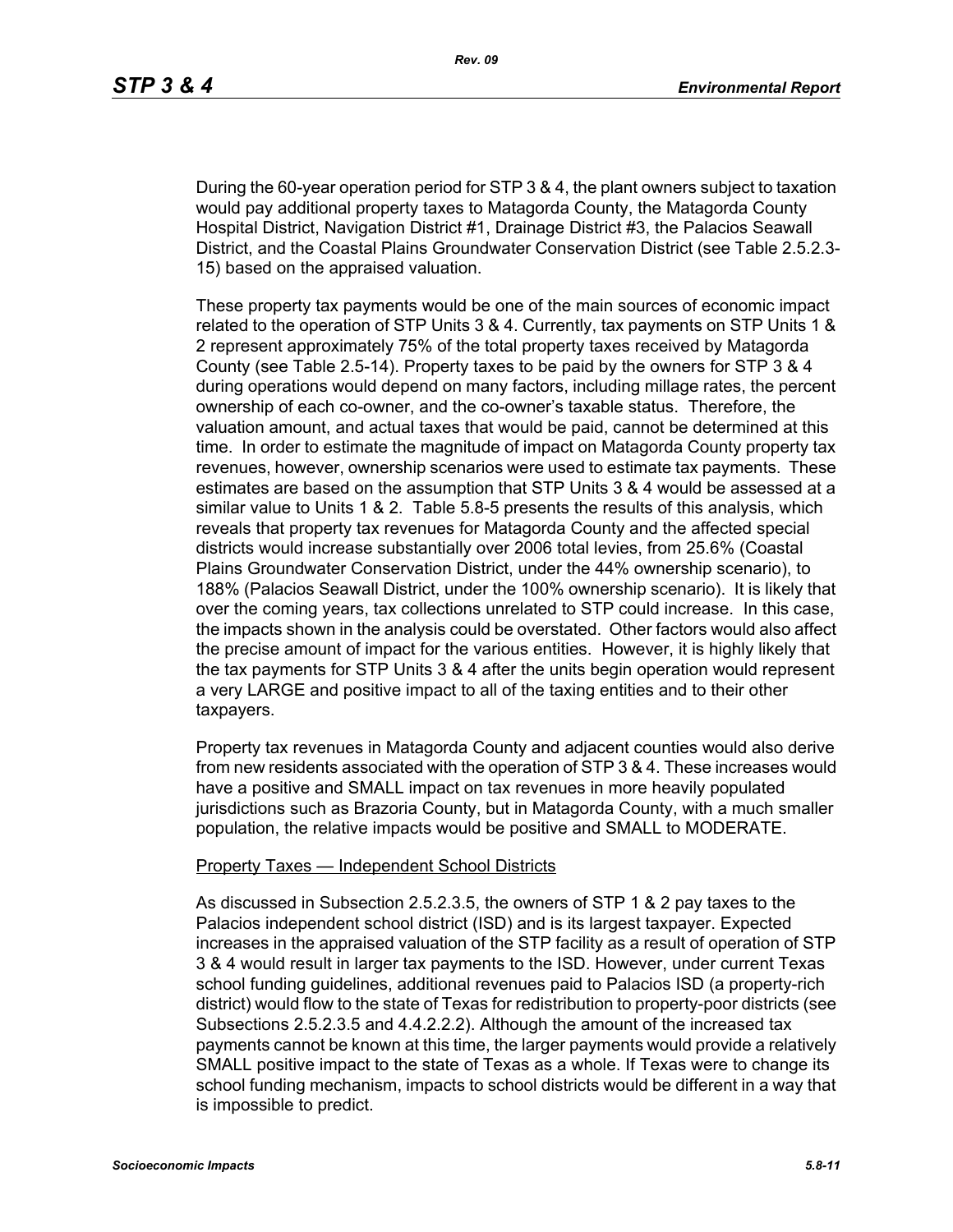The increased number of workers required to operate STP 3 & 4 could result in larger enrollments in Palacios schools (see Subsection 5.8.2.2.8). Since the Texas school funding formula is based on weighted average daily attendance, increases in the number of students would lead to increased revenues for the Palacios ISD, but would also result in the additional expenses related to a larger student body. Fiscal impacts to the Palacios ISD from increased enrollment would be SMALL to MODERATE.

Other school districts in the area do not receive property tax revenues from STPNOC, but could experience larger enrollments as STPNOC workforce grows with the operation of STP 3 & 4. Fiscal impacts to these districts would vary from SMALL to MODERATE, depending on the size of their existing enrollment, the amount of enrollment increases, their existing property tax revenues, and their status as a "property-rich" or "property-poor" school district under Texas school funding wealth equalization guidelines. These impacts are discussed more fully in Subsection 5.8.2.2.8.

The Texas Economic Development Act (Act) gives Texas school districts the ability to attract large capital investment by granting a limitation on the taxable value of such investments (Tax Abatement). The State Legislature expanded the Act in 2007 to allow investments in nuclear power plants to qualify for Tax Abatement by school districts (Amended Act). The actual legislation was HB2994. (Reference 5.8-9). On November 1, 2007, NRG submitted its Application for Appraised Value Limitation on Qualified Property for STP Unit 3 to the Palacios ISD for this abatement. Moak, Casey & Associates of Austin, Texas, prepared a study of the fiscal impacts of this application for the Palacios ISD (Reference 5.8-14).

Palacios Independent School District (PISD) received NRG Energy's application for tax abatement re: "Application for Appraised Value Limitation on Qualified Property" for STP Unit 3 and Unit 4 on July 30, 2007 and amended on November 1, 2007 at the request of the Texas Comptroller's Office, where NRG Energy divided the original application into two applications, one for Unit 3 and one for Unit 4. Moak and Casey were contracted to conduct the fiscal and economic impact of the tax abatement agreement as a function of submission of the application to PISD in September 2007.

After the Texas Comptroller's Office issued their affirmative opinion letter on March 31, 2007, PISD Board of Trustees approved and signed the tax abatement agreement with NRG Energy on June 9, 2008. The findings of the PISD Board are summarized as follows:

- The Applicant (NRG) and the project (STP  $3 \& 4$ ) meet the required long-term economic growth goals in terms of investment, job creation, and salary levels, and that the "subsequent economic effects on the local and regional tax bases will be significant. In addition, the impact of the added infrastructure will be significant in the region."
- The "economic condition of Matagorda County, Texas is in need of long-term improvement."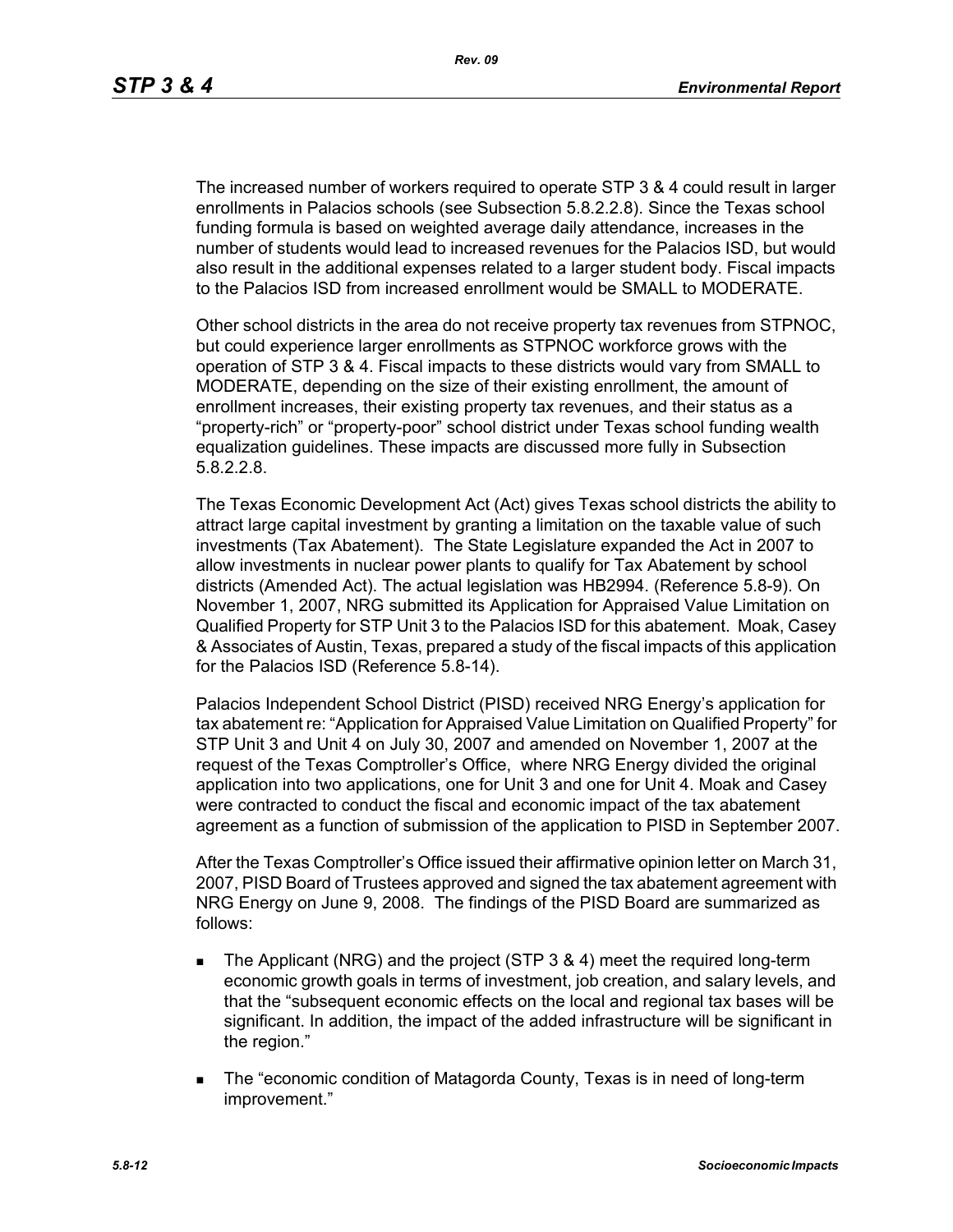*Rev. 09*

- The ISD has adequate capacity to add 200-300 students without additional facilities.
- **The ISD would "incur an initial revenue loss without the proposed Agreement,** especially in the fourth year of the Agreement. However, with this Agreement, the negative consequences of granting the abatement are offset through the revenue protection provisions agreed to by the Applicant and the District. Additional revenue protection measures are also in place for the duration of the Agreement."
- The Moak, Casey report found that the project would add \$3.7 billion to the ISD's tax base, allowing a reduction in the I&S (debt service) tax rate from \$0.15 to \$0.04 with the addition of STP 3 & 4, and to \$0.0615 with just the addition of STP 3.

In conclusion, the Board found that "it is in the best interest of the District" to enter into the Agreement.

It is anticipated that the long term positive economic impact of this project on the state and local community will far exceed any initial foregone tax revenue.

### Summary of Tax Impacts

Therefore, the overall potential beneficial impacts of taxes collected during the operational period of STP 3 & 4 would be positive and MODERATE to LARGE in Matagorda County and to other taxing jurisdictions within the county, beneficial and SMALL to MODERATE to the Palacios ISD, and positive and SMALL in surrounding areas and in the state of Texas. Mitigation would not be warranted.

### **5.8.2.2.3 Land Use**

NUREG-1437, which provides the methodology used to prepare the socioeconomics section, presents an analysis of offsite land use during license renewal (i.e., operations) that is based on:

- The size of plant-related population growth compared to the area's total population
- The size of the plant's tax payments relative to the community's total revenue
- The nature of the community's existing land-use pattern
- The extent to which the community already has public services in place to support and guide development

In the same document, NRC presents an analysis of offsite land use during refurbishment (i.e. large construction activities) that is based on population changes caused by refurbishment activities. STPNOC reviewed the criteria and methodology in NUREG-1437 and determined that NRC's criteria and methodology are appropriate to evaluate socioeconomic impacts of operation of new units.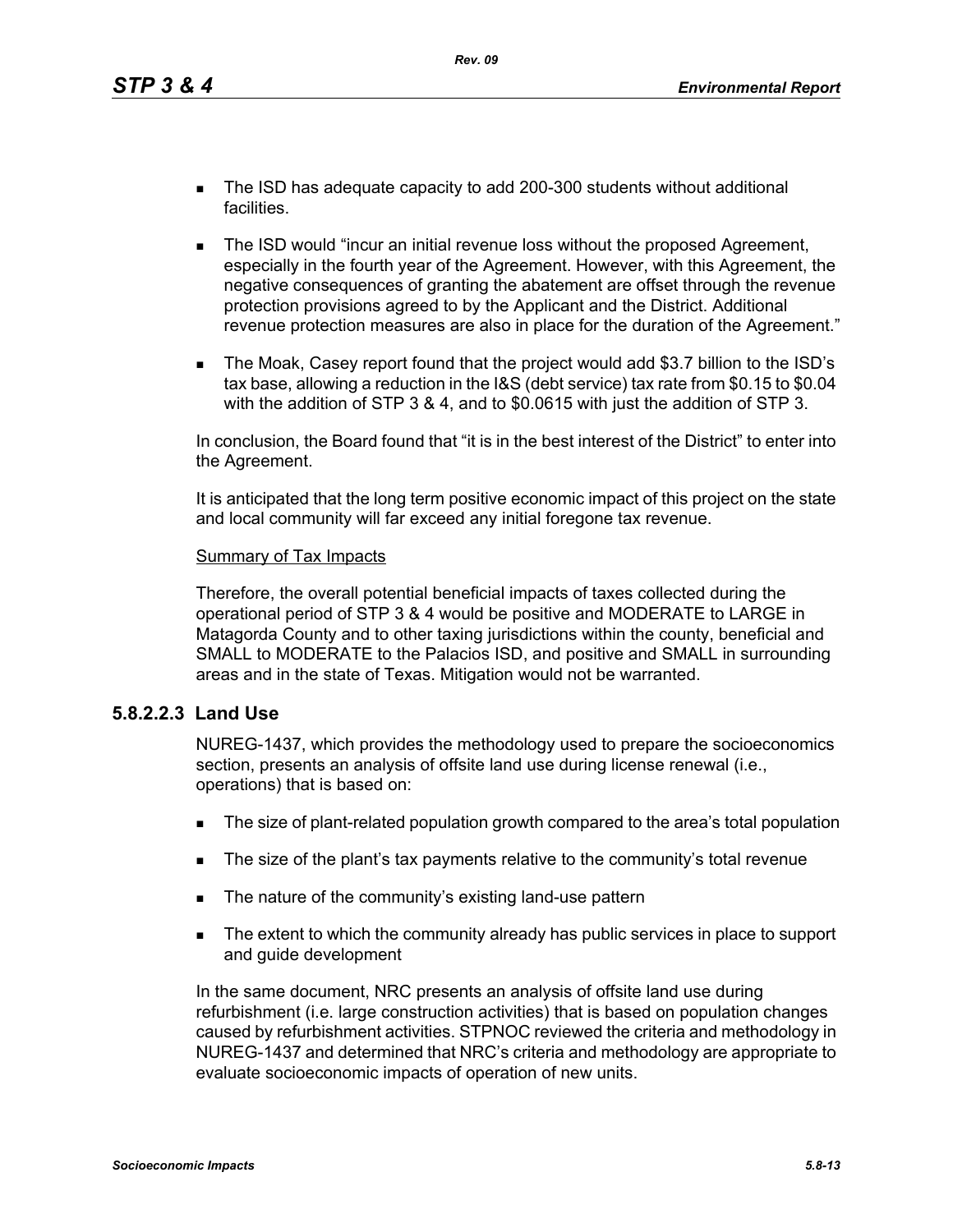Matagorda County is the focus of the land use analysis because the new units and the majority of the workforce would reside there and Matagorda County and its municipalities would be the primary recipients of STP 3 & 4 property tax payments.

First, based on the case-study analysis of refurbishment in NUREG-1437, NRC concluded that all new land-use changes at nuclear plants would be:

SMALL **If population growth results in very little new residential or** commercial development compared with existing conditions and if the limited development results only in minimal changes in the area's basic land use pattern. MODERATE **If plant-related population growth results in considerable new** residential and commercial development and the development results in some changes to an area's basic land use pattern. LARGE **If population growth results in large-scale new residential or** commercial development and the development results in major changes in an area's basic land-use pattern.

Second, NRC defined the magnitude of refurbishment-related population changes as follows:

- SMALL **If plant-related population growth is less than 5% of the study area's** total population, especially if the study area has established patterns of residential and commercial development, a population density of at least 60 people per square mile, and at least one urban area with a population of 100,000 or more within 50 miles.
- MODERATE If plant-related growth is between 5% and 20% of the study area's total population, especially if the study area has established patterns of residential and commercial development, a population density of 30 to 60 people per square mile, and one urban area within 50 miles.
- LARGE **If plant-related population growth and density is greater than 20% of** the area's total population is less than 30 people per square mile.

Third, NRC defined the magnitude of license renewal-related tax impacts as:

| <b>SMALL</b> | If the payments are less than 10% percent of revenue. |
|--------------|-------------------------------------------------------|
| MODERATE     | If the payments are between 10% and 20% of revenue.   |
| LARGE        | If the payments are greater than 20% of revenue.      |

Finally, NRC determined that, if the plant's tax payments are projected to be a dominant source of the community's total revenue, new tax-driven land-use changes would be LARGE. This would be especially true where the community has no preestablished pattern of development or has not provided adequate public services to support and guide development in the past.

Offsite Land Use in Matagorda County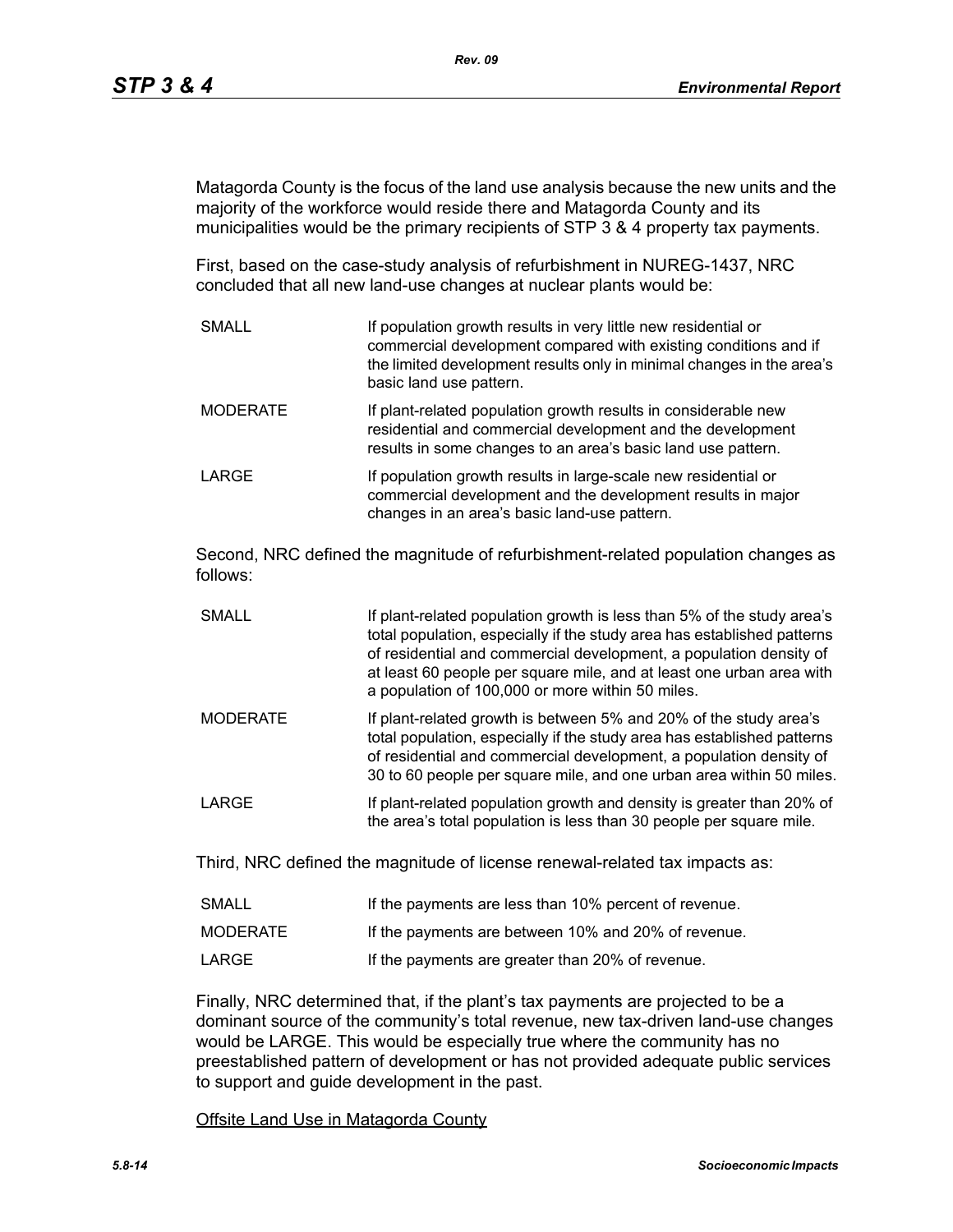Matagorda County covers an area of 1114 square miles (Subsection 2.5.2.4.1). In 2002, approximately 70% of the land area of Matagorda County consisted of farms and ranches (Subsection 2.2.3). There are only two incorporated cities in Matagorda County—Bay City, the county's seat, and the City of Palacios—and they have the two largest concentrations of population.

There is no formal land use planning or zoning at the county, city, or town level in Matagorda County; only subdivision regulations. However, the cities of Bay City and Palacios, do (Subsection 2.5.2.4.1). The city of Bay City is in the process of developing a planning committee and hopes to have it operating in the next several years (Subsection 2.5.2.4.1).

#### Operations-Related Population Growth Impacts

Based on the residential distribution of the current operations STP 1 & 2 workforce, 60.7% of the workforce needed to operate the new units would reside in Matagorda County. As stated in Subsection 2.5.1, the 2000 population of Matagorda County was 37,957, with a population density of 34.1 people per square mile (Reference 5.8-6). Operations-related population growth in Matagorda County would be 1347 workers and families, (Subsection 5.8.2.1), which equates to 3.6% of the total 2000 population of Matagorda County and a smaller percent of the projected 2020 population for Matagorda County. Four hundred ninety-seven workers and families would relocate to Brazoria County, while the remaining workers and families are expected to settle in the surrounding counties.

Using NUREG-1437 guidance, Matagorda County meets the NRC criteria for SMALL to MODERATE offsite land use impacts attributed to operations workforce population growth. Therefore, STPNOC concludes that offsite land use impacts attributed to operations workforce population growth would be SMALL to MODERATE.

#### Tax Revenue-Related Impacts

The STP owners' current tax payments represent 73%–75% percent of the total property taxes received by Matagorda County (see Table 2.5-14, Matagorda County Property Tax Information, 2000-2005). Using NUREG-1437 criteria, tax payments of the STP owners are of LARGE significance to Matagorda County. STPNOC expects that the new nuclear units would generate property tax revenues of a similar significance for Matagorda County. Additional tax information can be found in Subsection 2.5.2.3

#### **Conclusion**

From the land use perspective, Matagorda County is predominantly rural, and most of the land would likely continue to be used for agriculture purposes into the foreseeable future. Commercial and residential development in Matagorda County is minimal and has experienced little change. However, the operation of STP 3 & 4 would create an increase in residential and commercial activity, possibly converting some land to other uses such as housing developments, retail centers, public service facility expansions,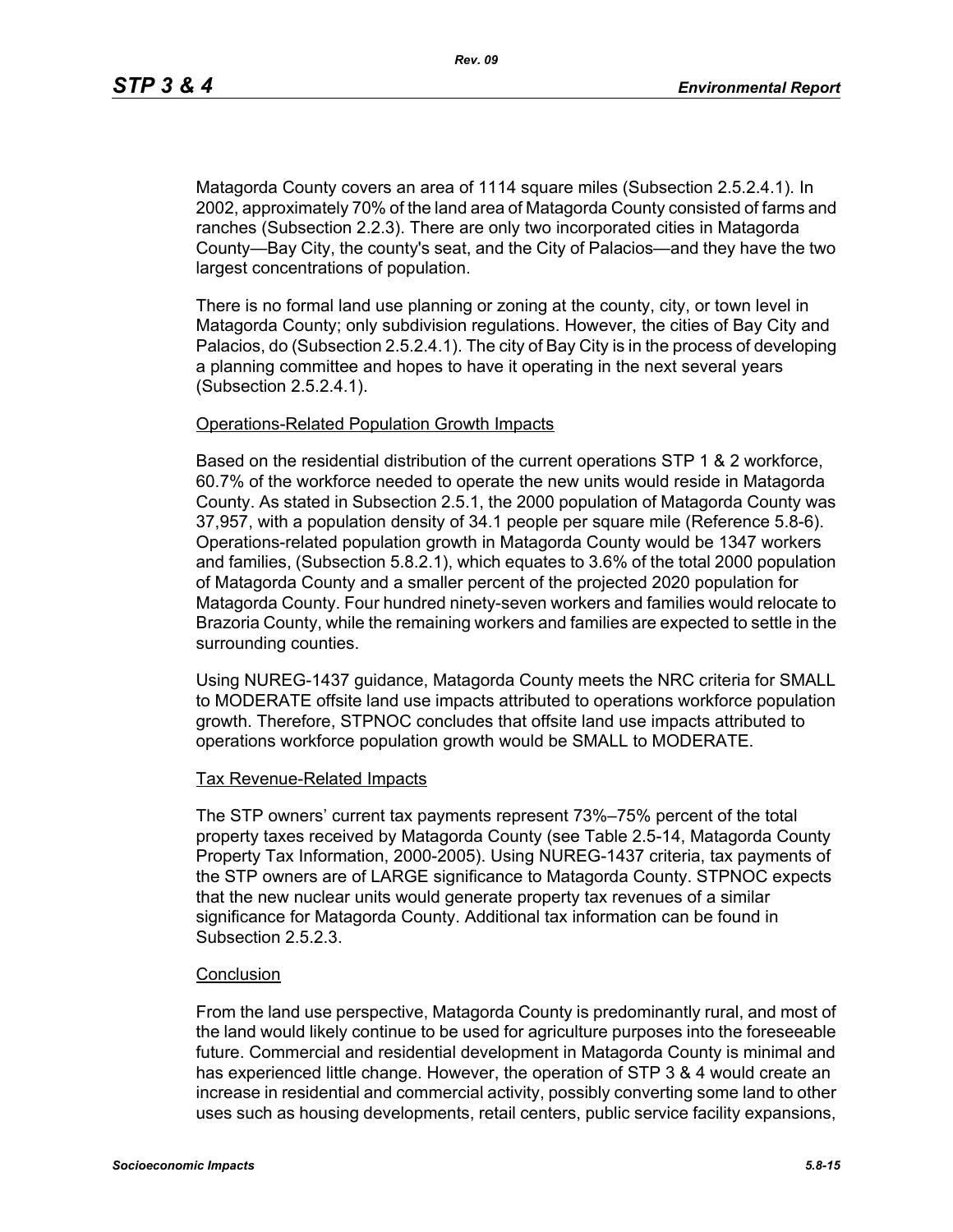etc. Because Matagorda County is rural, these land use conversions would have a noticeable impact.

Therefore, employing NUREG-1437 criteria, offsite land use changes would be considered SMALL to MODERATE in Matagorda County, as 50% of the movers are expected to remain in the area (Subsection 4.4.2.1). To mitigate these impacts, STPNOC would maintain communication with local and regional governmental and nongovernmental organizations, including but not limited to the Department of Housing and Community Affairs and the Matagorda County Economic Development Corporation, to disseminate project information in a timely manner. This would allow these organizations to be given the opportunity to plan accordingly.

### **5.8.2.2.4 Transportation**

Impacts of STP 3 & 4 operations on transportation and traffic will be greatest on the rural roads of Matagorda County, particularly FM 521, a two-lane, farm-to-market roadway that provides the only access to the STP site. Impacts on traffic are determined by four elements: (1) the number of operations workers and their vehicles on the roads, (2) the number of shift changes for the operations workforce, (3) the projected population growth rate in Matagorda County, and (4) the capacity of the roads.

STPNOC estimates it will employ an operation workforce of 888 workers to maintain and operate STP 3 & 4. This analysis conservatively assumes one worker per vehicle. The STP 1 & 2 workforce of 1365, including contractors, will access the STP site via FM 521, as would outage workers during scheduled outages for each unit. Traffic congestion will be most noticeable during shift-change, which will occur twice in a 24 hour period.

Traffic on FM 521, as measured by the 2005 Average Annual Daily Traffic was 2530 (62% of the total traffic) in the westward direction and 1543 (38%) in the eastward direction, with a total of 4073 (Table 2.5-12) (Subsection 4.4.2.2.4). Texas Department of Transportation (TXDOT) assumes the maximum vehicle capacity of FM 521 to be 58,420 pounds or 31,200 passenger cars, equaling 19,344 in the westward direction and 11,856 in the eastward direction.

For purposes of analysis it is assumed that 67% of the 4073 vehicles are attributable to the current STP 1 & 2 workforce.

Operations workers are on a 35-day rotation. On any given day, 58% of the total operations workforce will be on the day shift or in training, 23% will be on the night shift, and 19% will be off (Reference 5.8-9). After conservatively assuming that 67% of the traffic is due to STP workers, it is assumed that the majority of the traffic on FM 521 would occur during shift change (5:30 a.m.— 7:00 a.m. and 5:30 p.m.—7:00 p.m.). The night-to-day shift change (totaling 58% of the operations workforce) will result in the highest traffic count as approximately 1262 day-shift workers arrive and 500 night-shift workers leave. However, the arrival and departure times for workers will vary over a 1.5-hour time period, alleviating some congestion at the site entrance.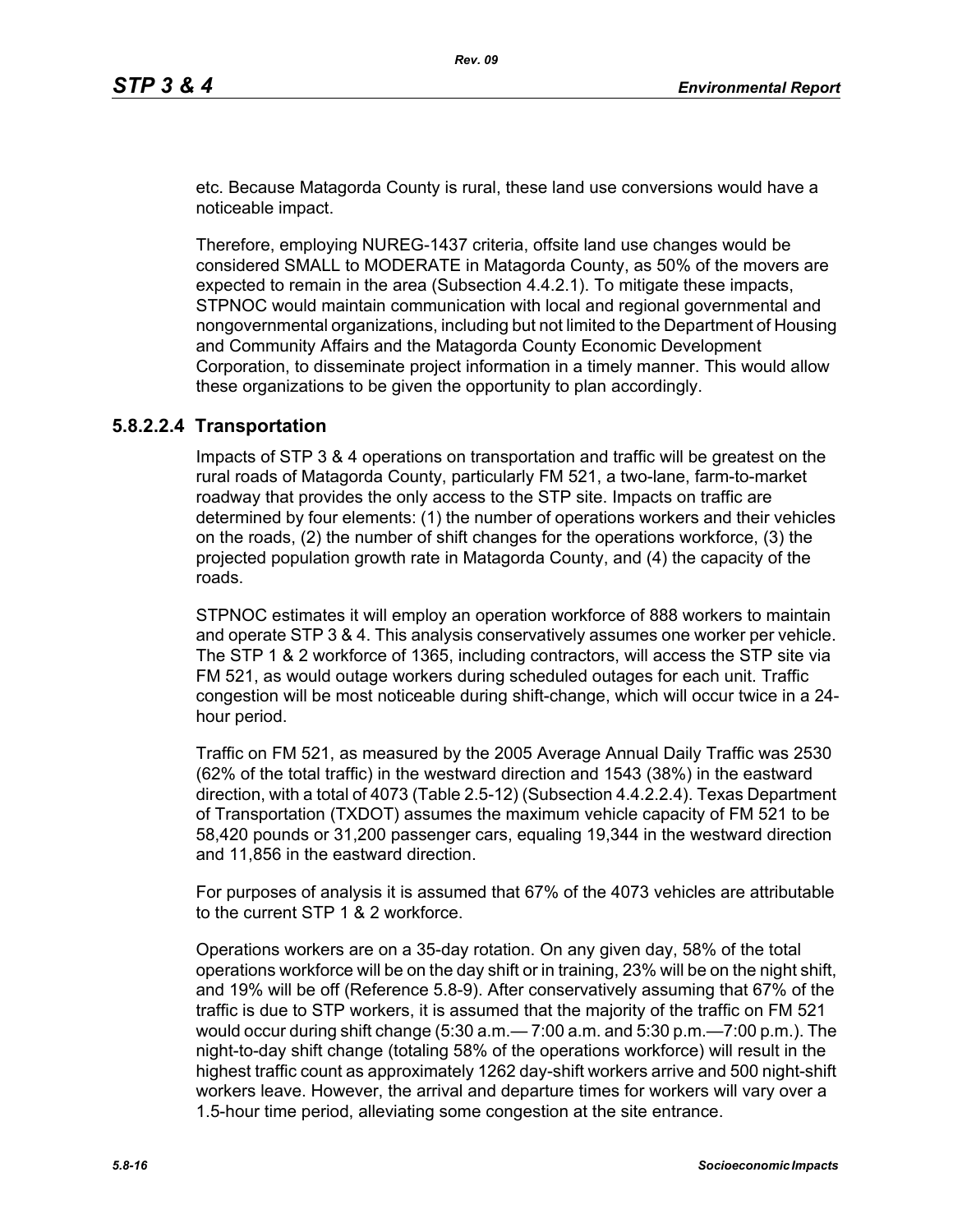The 2000 Matagorda County population was 37,957 and will increase by an estimated 18% by 2020 and 28% by 2040 (Table 2.5-5). However because most of the traffic on FM 521 is site-related and because of the conservative assumptions made regarding the timing of STP traffic, local traffic was not factored into the analysis.

FM 521 is has a functional class designation of two-lane, undivided, rural major collector, so there is enough capacity for 55,200 passenger cars or equivalent to 2130 passenger cars beyond the current 170-cars-per-hour use now. STP 3 & 4 operations will increase the existing STP workforce by 810 onsite workers divided into two shifts. It is assumed that the number of new operations workers per shift will be similar, in percentage, to the current operations workforce. Therefore, during the day-shift change, approximately 58% of the total 2175 (1365 current workers and 810 new workers) operations workers will leave the STP site while 23% will arrive as well as 134 (10% of the total 1343 non-plant related traffic) non-plant related vehicles, for a total of 1896 vehicles during the shift change, well within the maximum designated capacity of 2300 vehicles per hour. STP operations traffic will not exceed road capacity during shift change. There could also be as many as 2000 outage workers per unit (divided between two shifts) for approximately 17–35 days every 18 months. During outages, assuming 1500 to 2000 additional vehicles in a 24-hour period, for two 12.5 hour shifts, the number of vehicles on FM 521 could be 300 to 321 vehicles per hour.

STPNOC will stagger outage schedules so only one unit will be down at a time. Impacts to traffic will be MODERATE to LARGE during shift changes during outages and that mitigation is warranted. Mitigation could include widening of FM 521 to increase its capacity (TXDOT), and staggering of arrival and departure times.

### **5.8.2.2.5 Aesthetics and Recreation**

As with the original units, STPNOC will work to minimize the visual impact of the structures through use of topography, design, materials, and color. The embankment of the MCR, which varies in elevation from 65.75 feet mean sea level (MSL) to 67 feet MSL and is approximately 13 miles long, is the only structure related to the plant that is visible from offsite areas to the southeast along the Colorado River. Recreational users on the Colorado River are used to seeing the embankment of the MCR (Subsection 2.5.2.5). Since the topography surrounding the site is relatively flat (elevation of 23 MSL) and treeless, there is little to no screen for the plant from area roadways (Subsection 2.5.2.5). However, the majority of property surrounding the site is privately owned and not publicly accessible. The proposed location of STP 3 & 4 integrates well with the existing units, and the layout has been designed to give the originally designed appearance of a plant site with four units. STP 3 & 4 will be different in design to the existing units. The appearance of STP 3 & 4 will be similar to two large warehouse-like structures, as opposed to the domed structures currently housing STP 1 & 2 (Figure 3.1-2). The height of the tallest building in the new units will be constructed to match the existing units' tallest building, with a height of 140 feet. STPNOC has determined that impacts of operations on aesthetics will be SMALL and will not warrant mitigation.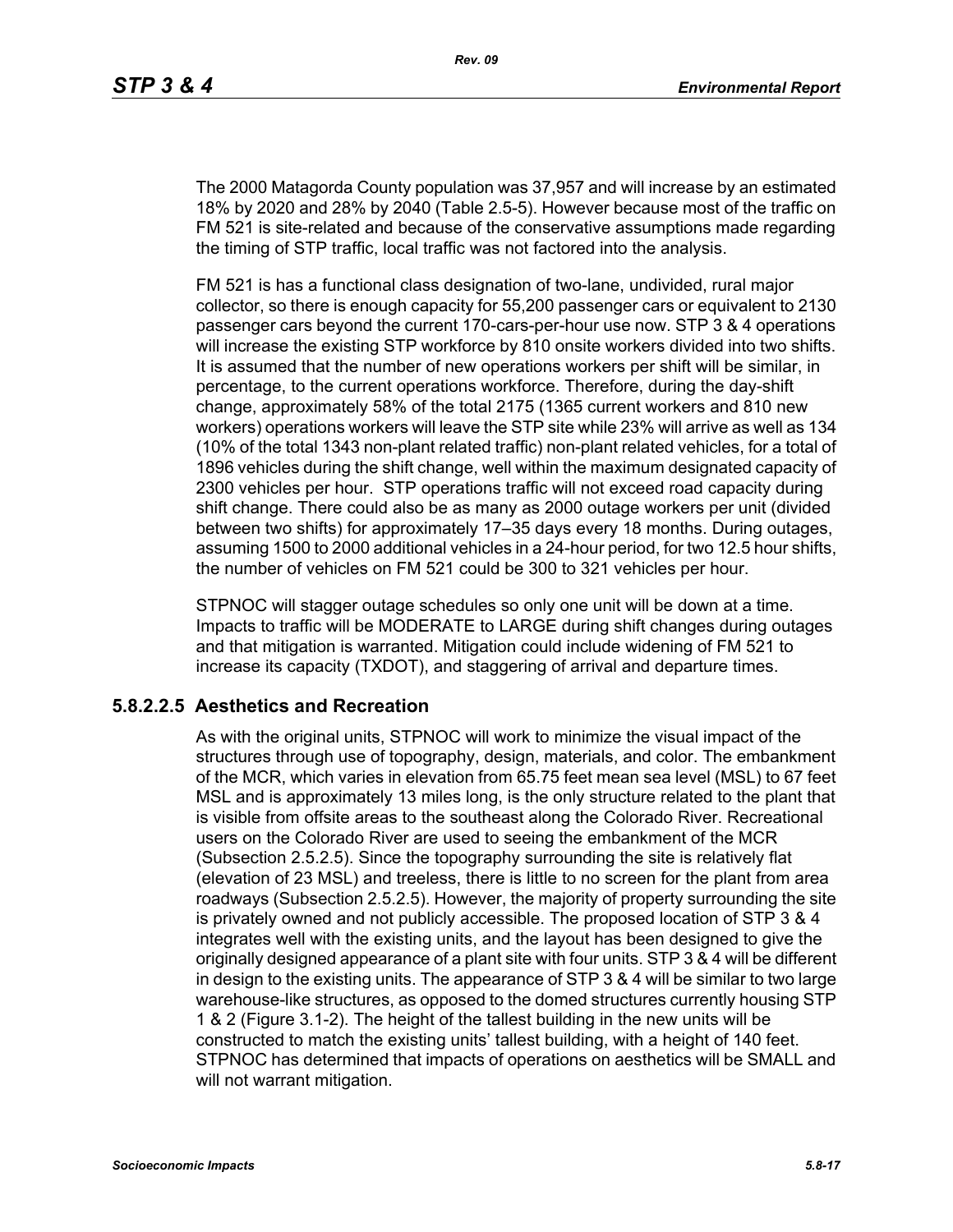The FM 521 River Park, which has trails, picnic areas, and a boat landing on the Colorado River, is upstream of the STP site approximately four miles west of Wadsworth. Additional operations worker traffic on FM 521 is not expected to adversely affect seasonal hunters, fishermen, and bird enthusiasts using the road to get to recreation facilities. Use of the boat landing located at FM 521 River Park is seasonal and not likely to coincide with shift traffic. Because it will be unlikely that hunters, fishermen, and bird enthusiasts will be on FM 521 at the same time as the workers, impacts will be SMALL and will not warrant mitigation. The operation of STP 3 & 4 at the existing STP site will not affect any other recreational facilities in the 50 mile region.

#### **5.8.2.2.6 Housing**

For operation of STP 3 & 4, approximately 888 operations workers would migrate into the 50-mile region. Of these, approximately 539 and 199 workers would settle in Matagorda County or Brazoria County, respectively, for a total of 738.

While there is no way of accurately estimating the number of available housing units at the commencement of operations, Subsection 2.5.2.6 discusses the availability of housing in the region in 2000. The 2000 Census provides the latest housing data that are consistent across areas, objective, and sufficiently detailed for this analysis.

As shown in Table 2.5-19, in 2000, 5081 vacant housing units were available for sale or rent in Matagorda and Brazoria Counties: 3853 were vacant rental units and 1228 were vacant housing units for available sale (Subsection 2.5.2.6.1). In absolute numbers, it is likely that adequate housing would be available, especially in Brazoria County where 4152 of the vacant units for rent or sale were located. Nine hundred and twenty-nine of the vacant units for rent or sale were located in Matagorda County. If 60.7% of the new workforce moved to Matagorda County (about 539 families), there would likely be enough vacant housing in Matagorda County. However, in both counties, the average income of the new workforce would be expected to be higher than the median or average income in those counties; therefore, the new workforce could exhaust the high-end housing market. (As stated in Subsection 2.5.2.6, the median price of housing in Matagorda County in 2000 was \$61,500. The median price of housing in Brazoria County was \$88,500 for the same year.) Matagorda County is the most likely county for this to occur. Therefore, some of the 539 families would have to rent housing, construct new homes, or live elsewhere within the 50-mile region.

Given this increased demand for higher-end housing, prices of existing housing could rise. Matagorda County, and other counties, to a lesser extent, would benefit from increased property values and the addition of new houses to the tax rolls. However, increasing the demand for homes could increase rental rates and housing prices. It is possible that some low-income populations could be priced out of their housing because of upward pressure on housing prices and rents.

Demands on the housing market would be mitigated by the housing that would be vacated by the portion of the construction workforce that would migrate back out of the 50-mile region upon construction completion. The housing may not be the type of permanent housing sought by the incoming operations workforce, but would be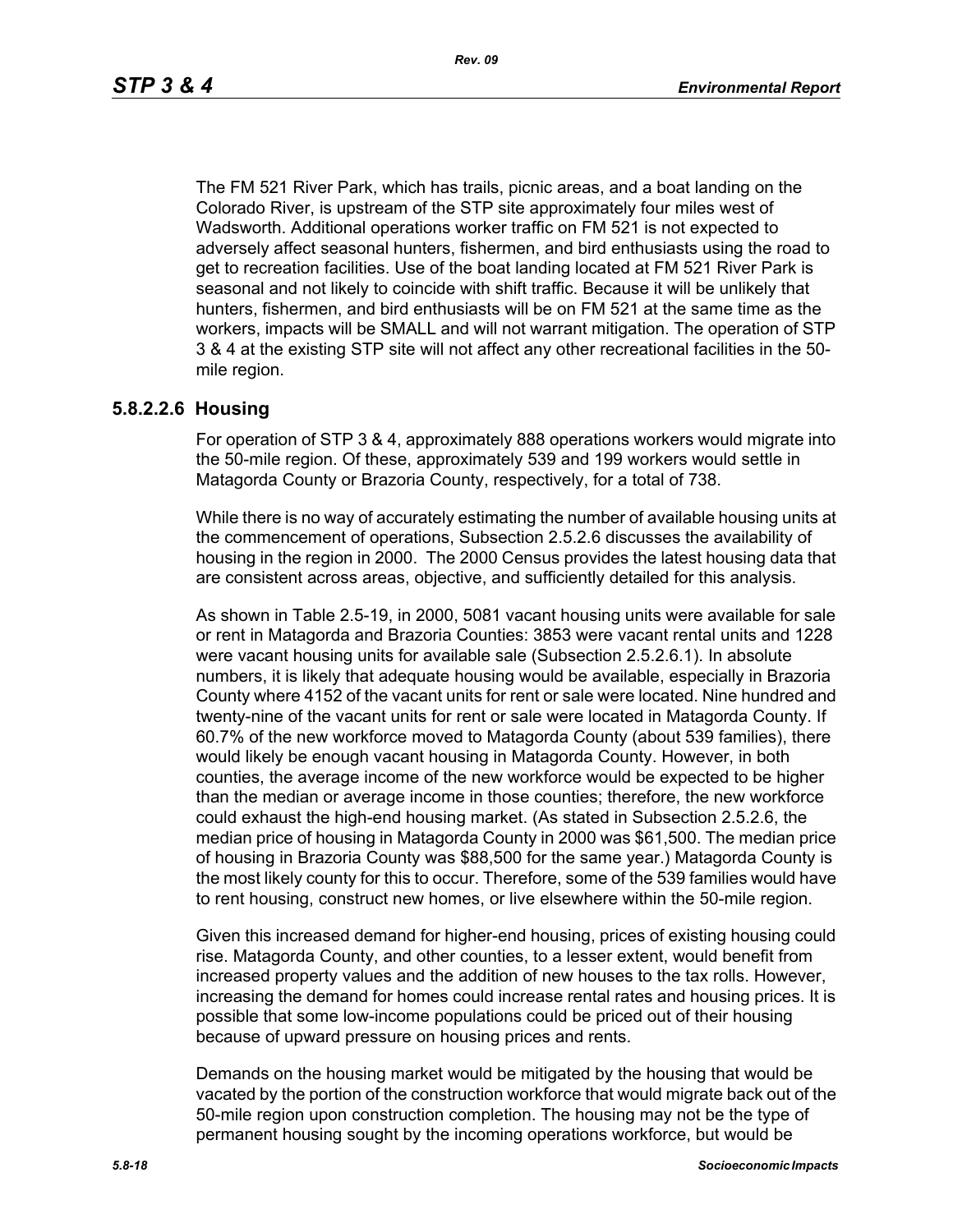sufficient to house some of the families until other housing could be found or new homes could be constructed. With time, normal market forces would increase the housing supply to meet this demand, causing housing prices and rental rates to stabilize.

Refueling outages would occur at least annually, and sometimes semiannually, when all four units are operational. STPNOC estimates that the maximum increase in workforce during refueling outages would be 1500 to 2000 outage workers. These workers would need temporary housing for 17 to 35 days. Most of the outage workers would stay in local extended-stay hotels, rent rooms in local homes, or bring travel trailers. The outage workforce would not affect the permanent housing market in the region.

STPNOC concludes that the potential impacts on housing would be SMALL in Brazoria County and in the 50-mile region and MODERATE in Matagorda County. Mitigation of these impacts to Matagorda County would include the self-relocation of the operations workforce that could not find housing in Matagorda County to other counties within a 50-mile radius of the site, the use of the housing vacated by the construction workforce, and normal market forces. Additionally, STPNOC would maintain communication with local and regional governmental officials including the Matagorda County Judge, nongovernmental organizations, and the general public to disseminate project information in a timely manner. This would allow these organizations, including developers and real estate agencies, the opportunity to plan accordingly.

### **5.8.2.2.7 Public Services**

#### Water Supply Facilities

STPNOC considered both plant demand and plant-related population growth demands on local water resources. Subsection 2.5.2.7 describes the public water supply systems in the area, their permitted capacities, and current demands. Operation of STP 3 & 4 could bring as many as 2433 people to the region. The average per capita water usage in the U.S. is 90 gpd per person. Of that, 26 gallons is used for personal use (Reference 5.8-11). The balance is used for bathing, laundry, and other household uses.

STPNOC does not use water from a municipal system. Therefore, water usage by the workforce, while onsite, would not impact municipal water suppliers. Five active onsite wells provide makeup water, process water, potable water, and supply for the fire protection system for STP 1 & 2. In conjunction with surface water from the Colorado River, these wells and at least one additional well would provide the water for operation of STP 3 & 4. The wells extend into the Chicot Aquifer, range in depth from 600 to 700 feet, and have design yields of 200 to 500 gpm. With the clarification provided in Subsection 5.2.2.2, current permitted total withdrawal rates are approximately 3,000 acre-feet per year (approximately 2.7 million gpd). Average daily usage for STP 1 & 2 from 2001 through 2006 was approximately 1.1 million gpd (798 gpm), for all purposes (Subsection 4.2.2). In 2005, STPNOC withdrew 422,333,662 gallons (804 gpm, or 1,296 acre-feet) of water from five active onsite groundwater wells for all uses (Subsection 2.5.2.7.1.1).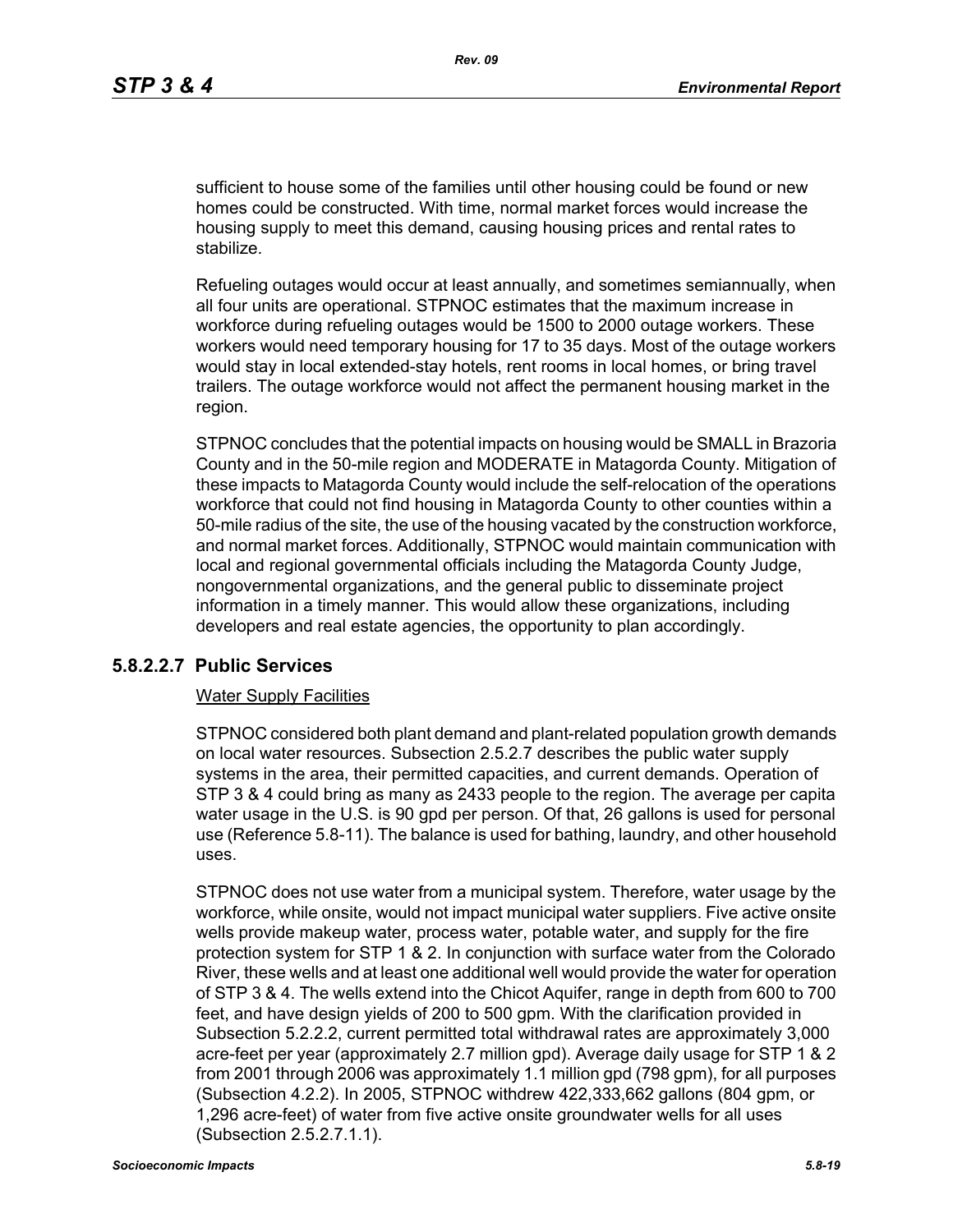During operations, an additional 888 people on site could increase potable consumption by a maximum of approximately 23,088 gpd (888  $\times$  26 gpd) for personal use.

As detailed in Table 3.3-1, conservative water use projections for simultaneous operation of both STP Units 3 and 4 include a total estimated normalized groundwater demand of approximately 975 gpm (approximately 1574 acre-feet/year), and approximately 3434 gpm for maximum short-term steady-state conditions. With consideration for the need to maintain water storage capacity to provide for maximum short-term steady-state conditions, site groundwater use evaluations confirm that total site groundwater demand remains below the existing site groundwater permit limit during construction, initial testing, and operation of STP Units 3 and 4. Notwithstanding, the MCR and Colorado River remain as alternative sources in the unlikely event that unanticipated peak site water demands would require additional water sources.

Currently, municipal water suppliers in the region have excess capacity (see Table 2.5- 22). The impact to the local water supply systems from operations-related population growth can be estimated by calculating the amount of water that would be required by the total population increase. The average person in the U.S. uses approximately 90 gpd (Reference 5.8-11). An operations-related population increase of 2433 people (1477 in Matagorda County; 545 in Brazoria County; and 411 in the remainder of the 50-mile radius) could increase consumption by approximately 218,970 gpd (90 gpd  $\times$ 2,433) in the 50-mile region. Matagorda and Brazoria Counties would need approximately 181,980 gpd (90 gpd × 2022) of this amount. Currently, there is excess capacity in every major public water supply system in Matagorda and Brazoria Counties and, under present conditions, the total increase in population would not stress municipal water supplies or infrastructure. However, the regional water planning groups created by the Texas Water Development Board predict that there will be water supply and, possibly, infrastructure issues in both Regions K (which includes Matagorda County, see Figure 2.5-7) and H (which includes Brazoria County, see Figure 2.5-7) some time after 2010 (see Subsection 2.2.2.7.1.1). Demand is nearly equal to supply in 2010 and, by 2060, demand significantly exceeds supply. Both regional governmental entities are in the process of analyzing and implementing strategies to mitigate predicted water shortages.

As stated previously, operation of STP 3 & 4 would increase the population in the 50 mile region by 2433 people. Of those 1477 people would locate to Matagorda County and 545 people would locate to Brazoria County. These numbers constitute 3.9% and 0.2% of the 2000 Census populations of Matagorda and Brazoria Counties (Table 2.5- 5), respectively, and 3.3% and 0.2% of the 2020 population projections of Matagorda and Brazoria Counties, respectively. Additionally, between 2000 and 2020, the inmigrations represent a 21.9% and 0.6% increase in the projected additional population for Matagorda and Brazoria Counties, respectively. (Note: STPNOC has chosen 2020 projections because they are near the startup of operations and county populations will continue to grow beyond that date, causing the STPNOC percentage of the population growth in those counties to begin decreasing.)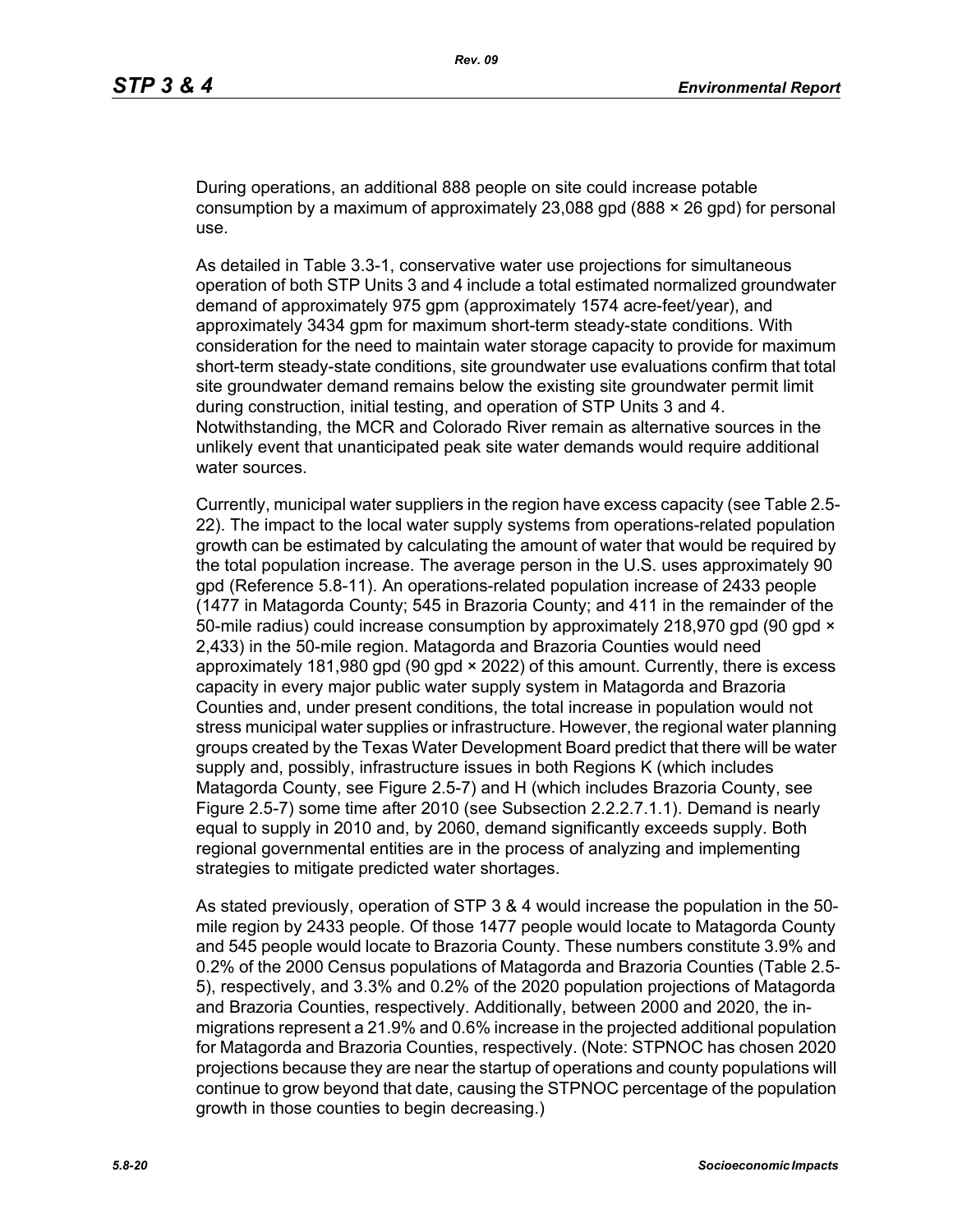As a result, impacts of the in-migrating operations workforce on municipal water supplies in Brazoria County would be SMALL and would not warrant additional mitigation. The incremental increase in population, resulting from operation of STP 3 & 4, would represent a very small percentage of the county's current and future populations, and of the projected increase in population based on current population growth trends. The Region H planning group has already identified water shortage issues for the region and is planning and implementing strategies to mitigate these issues (Subsection 2.5.2.7.1.1). The addition of the operations-related population would not noticeably add to current stresses experienced by Region H.

Impacts of the in-migrating operations workforce on municipal water supplies in Matagorda County (Region K) could be MODERATE. The incremental increase in population, resulting from operation of STP 3 & 4, would represent a small percentage of the county's current and future populations, but a 19.9% increase in the projected growth in population from 2000 to 2020. The Region K planning group has already identified water shortage issues for the region, which could begin shortly after 2010, and is planning and implementing strategies to mitigate these issues (Subsection 2.5.2.7.1.1). The addition of the operations-related population would add to current stresses experienced by Region K. Region K mitigation strategies include reuse, seawater desalination, conservation, and the LCRA/San Antonio Water System Project (Subsection 2.5.2.7.1.1). In addition to the Region K mitigations, STPNOC has been (and would be) in communication with local government and planning organizations regarding the construction and operation of the new units. These organizations would be aware of the in-migration of the workers and their families and would have ample opportunity to plan for the influx.

In addition, the in-migration of the operations workforce would be offset by the departing construction workforce, resulting in a net loss in plant-related population growth (Subsection 4.4.2). This workforce exchange would serve to assist in mitigating the plant's contribution to the projected water shortages in the region.

#### Waste Water Treatment Facilities

The STP 3 & 4 site currently has two wastewater treatment systems that will be expanded or replaced to meet the increased need for waste water treatment.

Subsection 2.5.2.7.1.2 describes the public wastewater treatment systems in Matagorda and Brazoria Counties, their plant-designed average flows, and monthly average wastewater processed. Wastewater treatment facilities in the two counties have excess capacity (see Table 2.5-23). The impact to local wastewater treatment systems from operations-related population increases can be determined by calculating the amount of water that would be used and disposed of by these individuals. The average person in the U.S. uses approximately 90 gpd (Reference 5.8-11). To be conservative, STPNOC estimates that 100% of this water would be disposed of through the wastewater treatment facilities. An operations-related population increase of 2433 people (1477 in Matagorda County, 545 in Brazoria County, and 411 in the remainder of the 50-mile radius) could require 218,970 gpd (90 gpd × 2433) of additional wastewater treatment capacity. Matagorda and Brazoria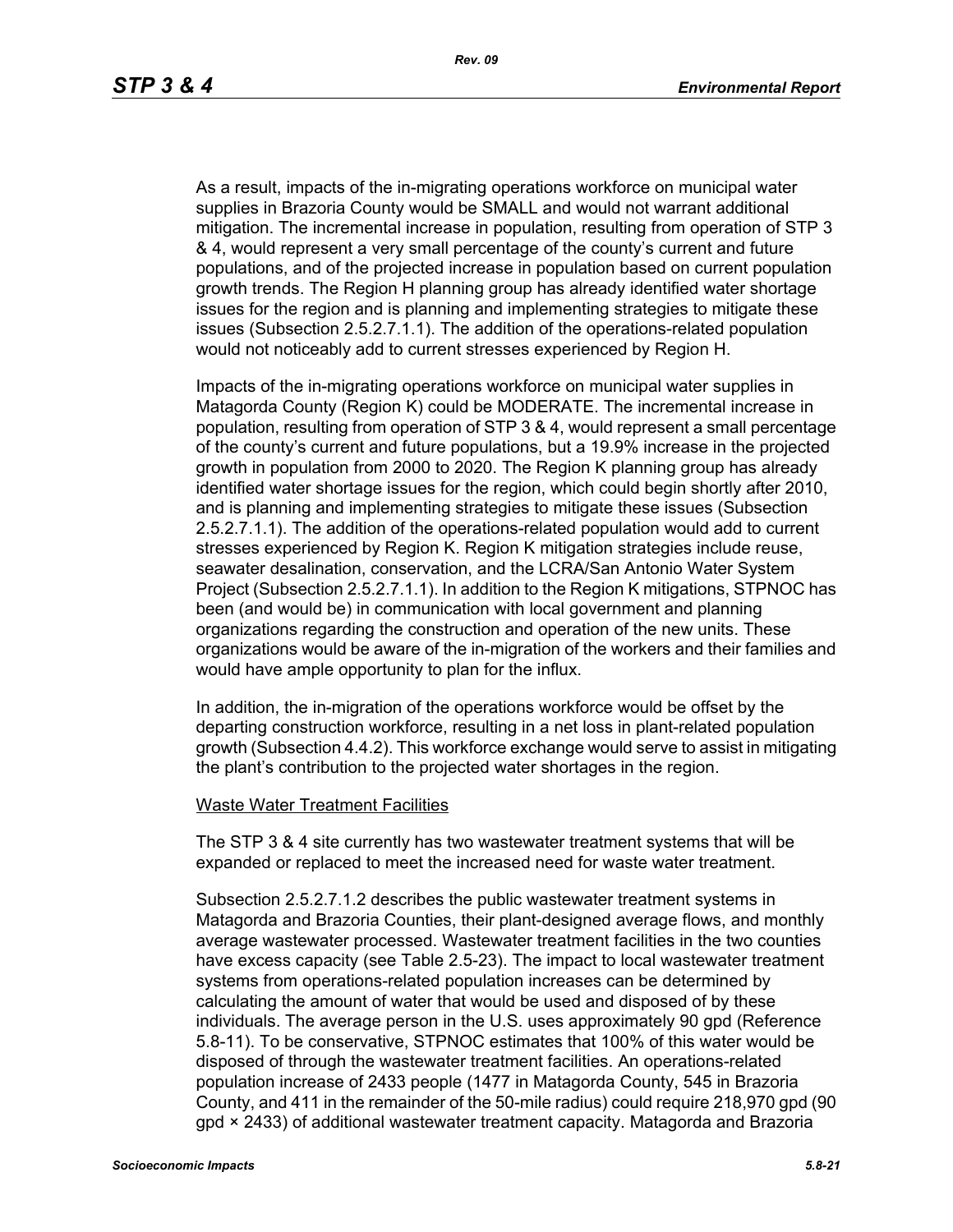Counties would need 181,980 gpd (90 gpd × 2,022) of this capacity. Currently, there is excess treatment capacity in both counties, which indicates that there is sufficient infrastructure to meet this need. However, regional water planning groups predict that there will be water supply (and, possibly, infrastructure) issues in both Regions K and H some time after 2010. As stated previously, water demand is nearly equal to supply in 2010 and, by 2060, demand significantly exceeds supply. Both regions are in the process of analyzing and implementing strategies to mitigate predicted water shortages. Therefore, impacts of the in-migrating operations workforce on wastewater treatment facilities in the region would be similar to those for public water supplies.

Impacts of the in-migrating operations workforce on wastewater treatment facilities in Brazoria County would be SMALL and would not warrant additional mitigation. The incremental increase in population resulting from operation of the new units would represent a very small percentage of the county's current and future populations, and the projected increase in population based on current population growth trends.

Impacts of the in-migrating operations workforce on wastewater treatment facilities in Matagorda County (Region K) could be MODERATE. The incremental increase in population, resulting from new unit operations, would represent a small percentage of the county's current and future populations, but a 19.9% increase in the projected growth in population from 2000 to 2020.

Police, Fire, and Medical Facilities

#### **Police Services**

In 2002, Matagorda and Brazoria Counties' residents-per-police personnel ratios were 394:1 and 419:1, respectively (see Table 2.5-30). Between Matagorda and Brazoria Counties, Matagorda County has the larger police force relative to the size of its population. Local planning officials state that police protection is adequately provided at this time (Subsection 2.5.2.7.2). STPNOC does now, and will continue to, employ its own security force at STP.

The operation of STP 3 & 4 would produce an influx of approximately 1477 new residents to Matagorda County and 545 new residents to Brazoria County. The rest of the operations workforce and families would live in other counties in the 50-mile region. These population increases would increase the persons-per-police personnel ratios (Table 5.8-3) by 3.7% and 0.3% in Matagorda and Brazoria Counties, respectively.

Based on the percentage increase in persons-per-police personnel ratios (Table 5.8-3), operations-related population increases would not adversely affect existing police services in Matagorda or Brazoria Counties.

STPNOC concludes that the potential impacts of new unit operations on police services in Matagorda and Brazoria Counties and in the 50-mile region would be SMALL and would not warrant mitigation.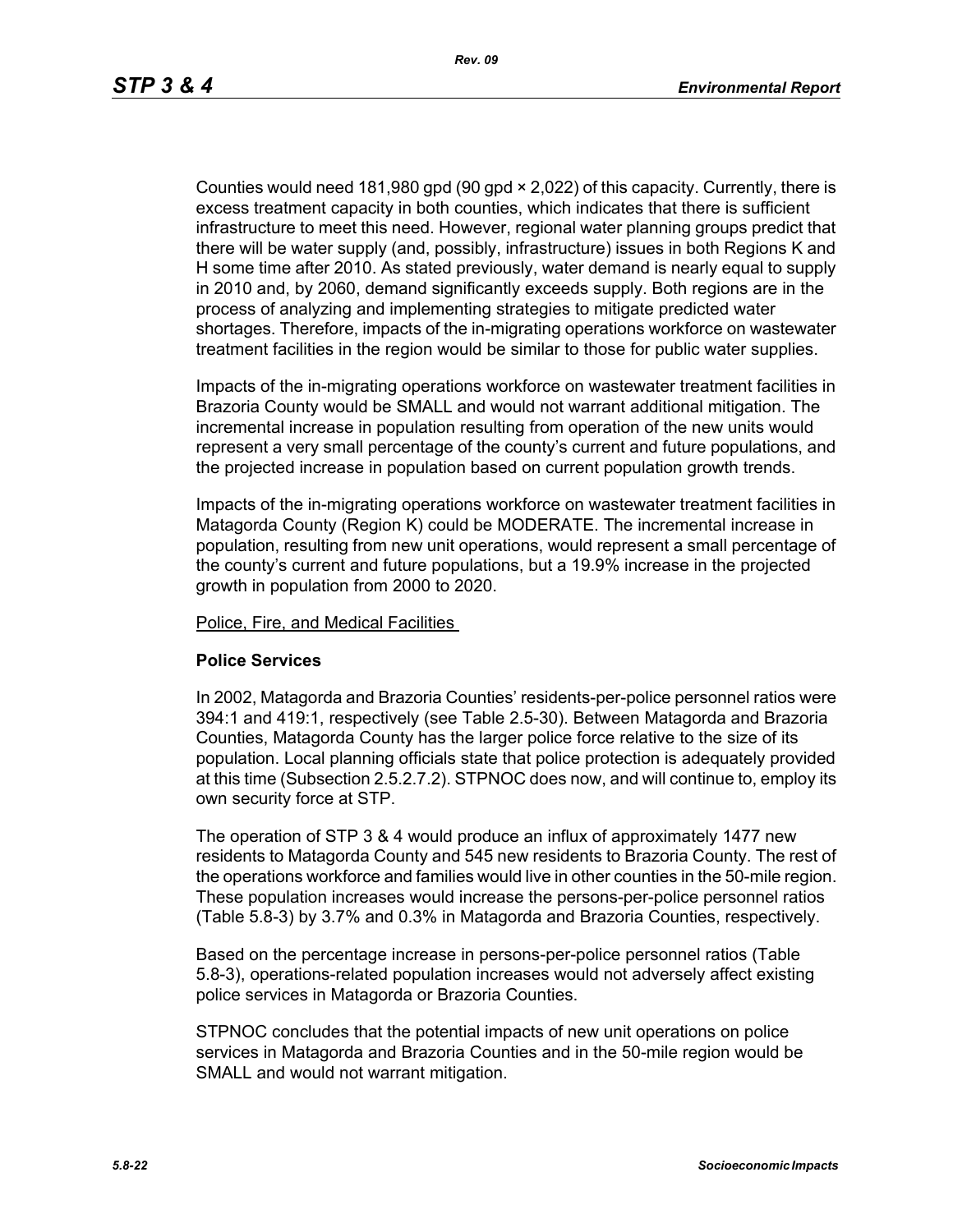### **Fire Protection Services**

In 2000, Matagorda and Brazoria Counties' persons-per-firefighter ratios were 217:1 and 477:1, respectively (Table 2.5-30). Brazoria County has the higher persons-perfirefighter ratio.

For STP 3 & 4 operations, Matagorda County would see an influx of approximately 1477 new residents and 545 new residents would move into Brazoria County. The rest of the workforce would live in other counties in the 50-mile region. These population increases would increase the persons-per-firefighter ratios (Table 5.8-4) by 3.7% and 0.2% in Matagorda and Brazoria Counties, respectively.

Based on the percentage increase in persons-per-firefighter ratios (Table 5.8-4), operations-related population increases would not adversely affect existing fire protection services in Matagorda or Brazoria Counties.

STPNOC concludes that the potential impacts of the new reactors' workforce on fire protection services in Matagorda and Brazoria Counties and the 50-mile region would be SMALL and mitigation would not be warranted.

### **Medical Services**

Detailed information concerning the medical services in Matagorda and Brazoria Counties is provided in Subsection 2.5.2.7.3. Minor injuries to operations workers would be assessed and treated by onsite medical personnel. Other injuries would be treated at one of the hospitals in the two-county region, depending on severity of the injury. For the existing STP 1 & 2 workforce, agreements are in place with local medical providers to support emergencies. STPNOC would reach similar agreements to provide emergency medical services to the STP 3 & 4 operations workforce. Operations activities should not burden existing medical services.

The medical facilities in Matagorda and Brazoria Counties provide medical care to much of the population of the two counties. As indicated in Table 2.5-5, the 2000 population of Matagorda and Brazoria Counties, combined, was 279,724. According to Table 2.5-31, in 2006, there were 296 staffed hospital beds and an average daily census of 107 in Matagorda and Brazoria Counties' medical facilities. Adding 2022 residents to the combined population of the two counties would increase the combined population by 0.7%. A 0.7% increase in the average daily census of 107 would increase the average daily census by less than one person, well below the total number of staffed hospital beds in the two counties—296 beds. Additionally, the total number of annual admissions, and annual outpatient visits for the two-county region reported by the American Hospital Association and presented in Table 2,5-31 were 11,084 and 210,946, respectively. A 0.7% increase in these statistics would equate to 11,162 admissions and 212,423 outpatient visits. An increase of less than 1% (i.e., 0.7%) due to the project-related increase in population in the two counties during operations would be a small impact to capacity. Even when adding the state demographer-projected population growth for the two counties (Table 2.5-5), there would still be excess capacity. Therefore, the potential impacts of new unit operations on medical services would be SMALL and mitigation would not be warranted.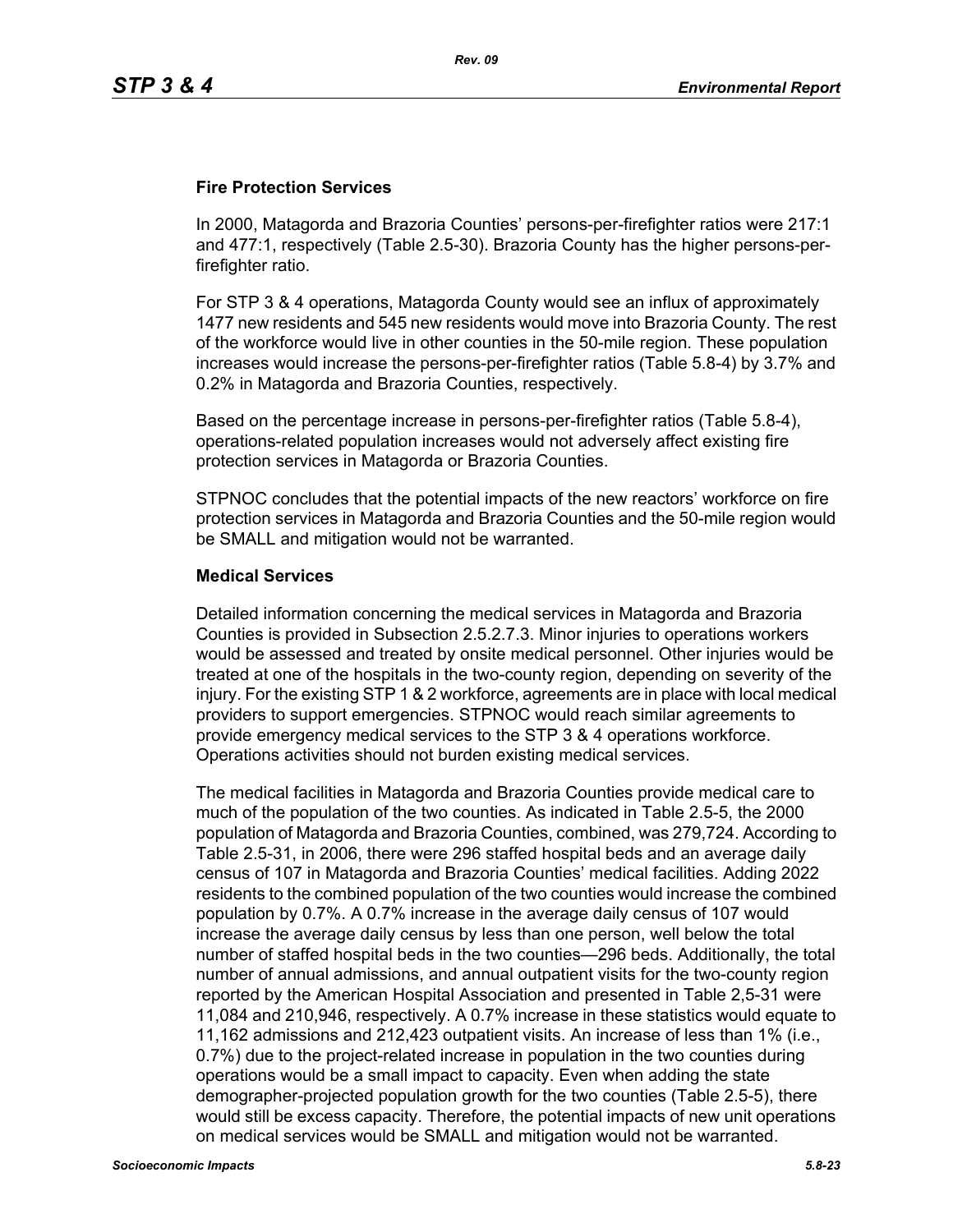### **Social Services**

This section focuses on the potential impacts of operations on the social and related services provided to disadvantaged segments of the population. This section is distinguished from environmental justice issues, which are discussed in Subsection 5.8.3.

The population influx likely would economically benefit the disadvantaged population served by the Texas Health and Human Services Commission and local governmental and nongovernmental organizations. The additional direct jobs would increase the number of indirect jobs that could be filled by currently unemployed workers, thus removing them from social services client lists. Many of these benefits would accrue to Matagorda County, where, because of the smaller economic base, the impact would be more noticeable. Increased property tax revenues resulting from homes and land purchased by the operations workforce could increase government-sponsored social service programs. Therefore, impacts would be positive and SMALL and not require mitigation.

### **5.8.2.2.8 Education**

STPNOC assumes that the new workforce would relocate to the 50-mile region with their families, increasing the population by approximately 4164 people. Approximately 60.7% would settle in Matagorda County, 22.4% in Brazoria County, and the remaining 16.9% will be distributed across the six other counties within the region (Table 4.4-1).

STPNOC conservatively estimates that in an operations workforce related population of 4,650, approximately 952 will be school-aged (Table 2.5-6). This would result in a 23% increase in school-aged population within the 50-mile region. Matagorda County would see the largest increase at 14% and the Brazoria County school population would increase by 5%. The remaining 4% would be distributed across the seven other counties within the 50-mile region. However, when spread over K-12 grades, it is unlikely this increase would be noticeable on class size, particularly since these children will attend schools that were losing the children of construction workers (Section 2.5).

Increased property tax revenues as a result of the increased population, and, in the case of Matagorda County, Palacios ISD, property taxes on the new reactors would fund additional teachers and additional facilities if necessary (Subsection 2.5.2.3). The remaining revenue tax monies not used by the school district would be collected by the state of Texas and combined with tax revenues from all other Texas counties. These monies would be redistributed to "property-poor" school districts throughout the state of Texas, determined annually by the Texas Legislature Texas Education Code Chapter 42 (Subsection 2.5.2.3).

The impact to the counties within the 50-mile region would be SMALL. The Matagorda County student population could increase by 14%, which would be a MODERATE impact on its education system and would require mitigation. Matagorda County is not planning to construct additional schools (Subsection 2.5.2.8). The quickest mitigation will be to hire additional teachers and move modular classrooms to existing schools.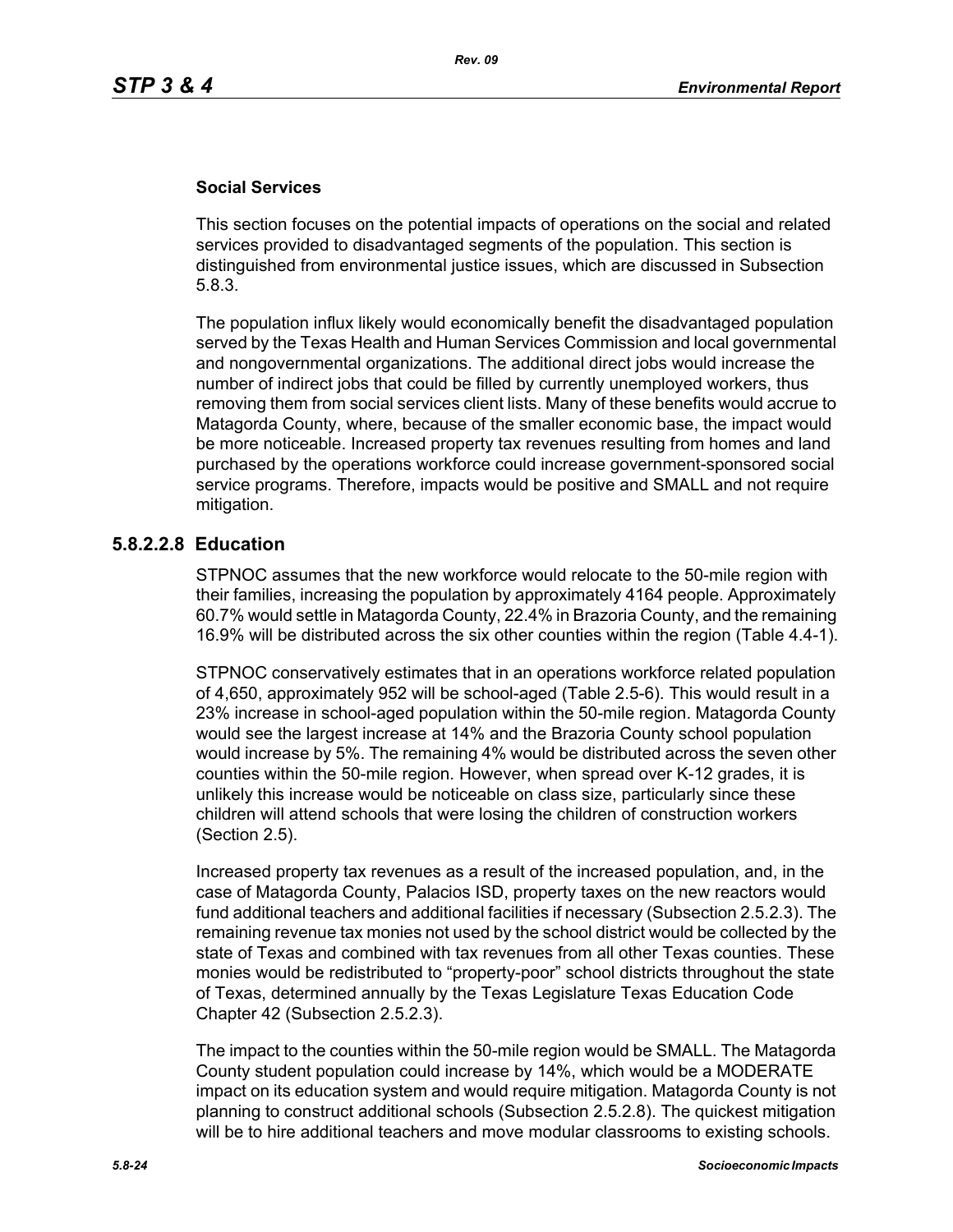Increased property tax revenues as a result of the increased population, and, in the case of Matagorda County, property taxes on the new reactors, would fund additional teachers and facilities for Palacios ISD. Bay City ISD, if determined by the Texas Legislature to be a "property-poor" school district, would be eligible for monies allocated by the state of Texas for any additional teachers or facilities (Subsection 2.5.2.3).

### **5.8.3 Environmental Justice**

Environmental justice refers to a federal policy under which each federal agency identifies and addresses, as appropriate, disproportionately high and adverse human health or environmental effects of its programs, policies, and activities on minority or low-income populations (Executive Order 12898, Reference 5.8-12). The NRC has a policy on the treatment of environmental justice matters in licensing actions (69 FR 52040), which states, "NRC believes that an analysis of disproportionately high and adverse impacts needs to be done as part of the agency's NEPA obligations to accurately identify and disclose all significant environmental impacts associated with a proposed action. Consequently, while the NRC is committed to the general goals of Executive Order 12898, it will strive to meet those goals through its normal and traditional NEPA review process."

STPNOC located minority and low-income populations within the 50-mile radius of the STP site (Figures 2.5-10 through 2.5-15). Nineteen census block groups, out of a total of 230, within the 50-mile radius have significant Black or African American populations. One block group has a significant Asian minority population and six block groups have a significant "some other race" population. Thirty census block groups within the 50-mile radius have significant Hispanic ethnicity populations. The closest of these groups is approximately 10 miles distant.

STPNOC evaluated whether the health or welfare of minority and low-income populations could be disproportionately adversely affected by potential operations impacts. STPNOC identified the most likely pathways by which adverse environmental impacts associated with the operation of new units at the STP site could affect human populations. As described earlier in Chapter 5, STPNOC analyzed potential operations impacts on land use, water, air, socioeconomics, ecological resources, health and safety, waste management, and cultural resources. STPNOC has identified SMALL impacts in all resources areas in the 50-mile radius, with the exception of socioeconomic impacts in Matagorda County. In Matagorda County, SMALL impacts were found in all socioeconomic resource areas except:

- Economy beneficial and MODERATE
- **Property tax revenue beneficial and MODERATE to LARGE**
- **Transportation MODERATE at shift change during outages**
- **Housing MODERATE to LARGE**
- Education MODERATE to LARGE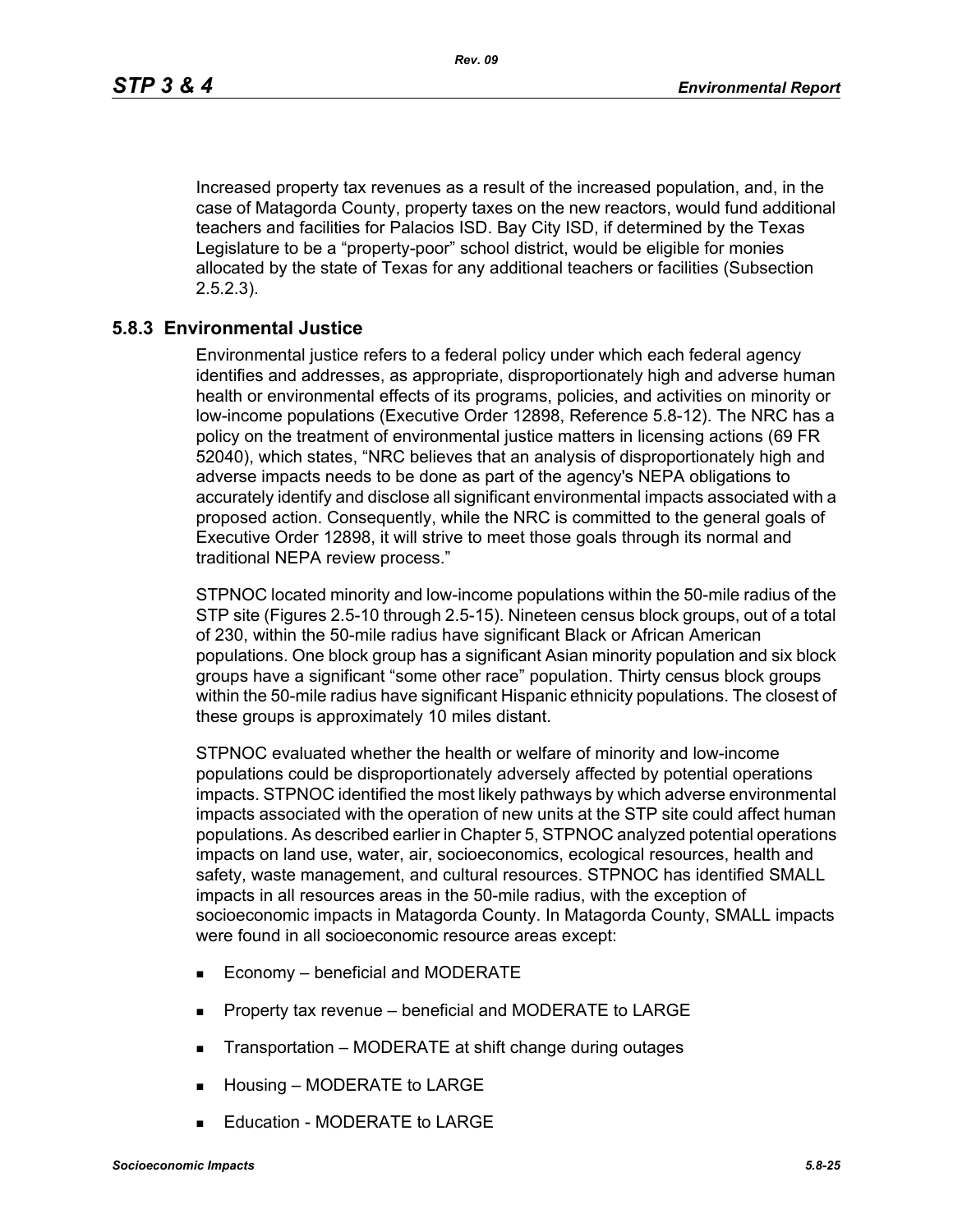Increased property tax revenues and their boost to the local economy are considered to be beneficial. Moderate increases in traffic would mostly affect people living along or traveling on FM 521 Road during morning and afternoon shift change. MODERATE impacts to housing are expected to be mitigated by new housing construction and should not affect homeowners or renters already residing in Matagorda County.

STPNOC also investigated the possibility of subsistence-living populations in the vicinity of the STP site by contacting local government officials, the staff of social welfare agencies, and businesses concerning unusual resource dependencies or practices that could result in potentially disproportionate impacts to minority and lowincome populations. STPNOC asked about minority, low-income, and migrant populations or locations of particular concern, and whether subsistence living conditions were evident. No one that was contacted reported such dependencies or practices, as subsistence agriculture, hunting, or fishing, through which the populations could be disproportionately adversely affected by the project.

In summary, no operations-related adverse health or environmental effects that would disproportionately affect minority or low-income populations were identified. Therefore, STPNOC concludes that impacts of operations of new nuclear units at the STP site on minority and low-income populations would be SMALL and mitigation would not be warranted.

#### **5.8.4 References**

- 5.8-1 "2005 Annual Environmental Operating Report," South Texas Project Electric Generating Station, April 2005.
- 5.8-2 "Information on Levels of Environmental Noise Requisite to Protect Public Health and Welfare with an Adequate Margin of Safety," EPA (U.S. Environmental Protection Agency) March 1974, Pages B-1 and B-2. Available at http://www.nonoise.org/library/levels74/levels74.htm, accessed September 15, 2006.
- 5.8-3 "Construction Noise Hazard Alert," Center to Protect Worker's Rights, available at http://www.cpwr.com/hazpdfs/kfnoise.PDF, accessed April 17, 2007.
- 5.8-4 Code of Federal Regulations, Title 40, part 81, section 38, Designation of Areas for Air Quality Planning Purposes; Texas; Revised Geographical Designation of Certain Air Quality Control Regions.
- 5.8-5 Code of Federal Regulations, Title 40, part 50, National Primary and Secondary Ambient Air Quality Standards.
- 5.8-6 "State and County Quickfacts. Matagorda County, Texas and Brazoria County, Texas," USCB (U.S. Census Bureau) 2000. Available at http://factfinder.census. gov/, accessed May 16, 2007.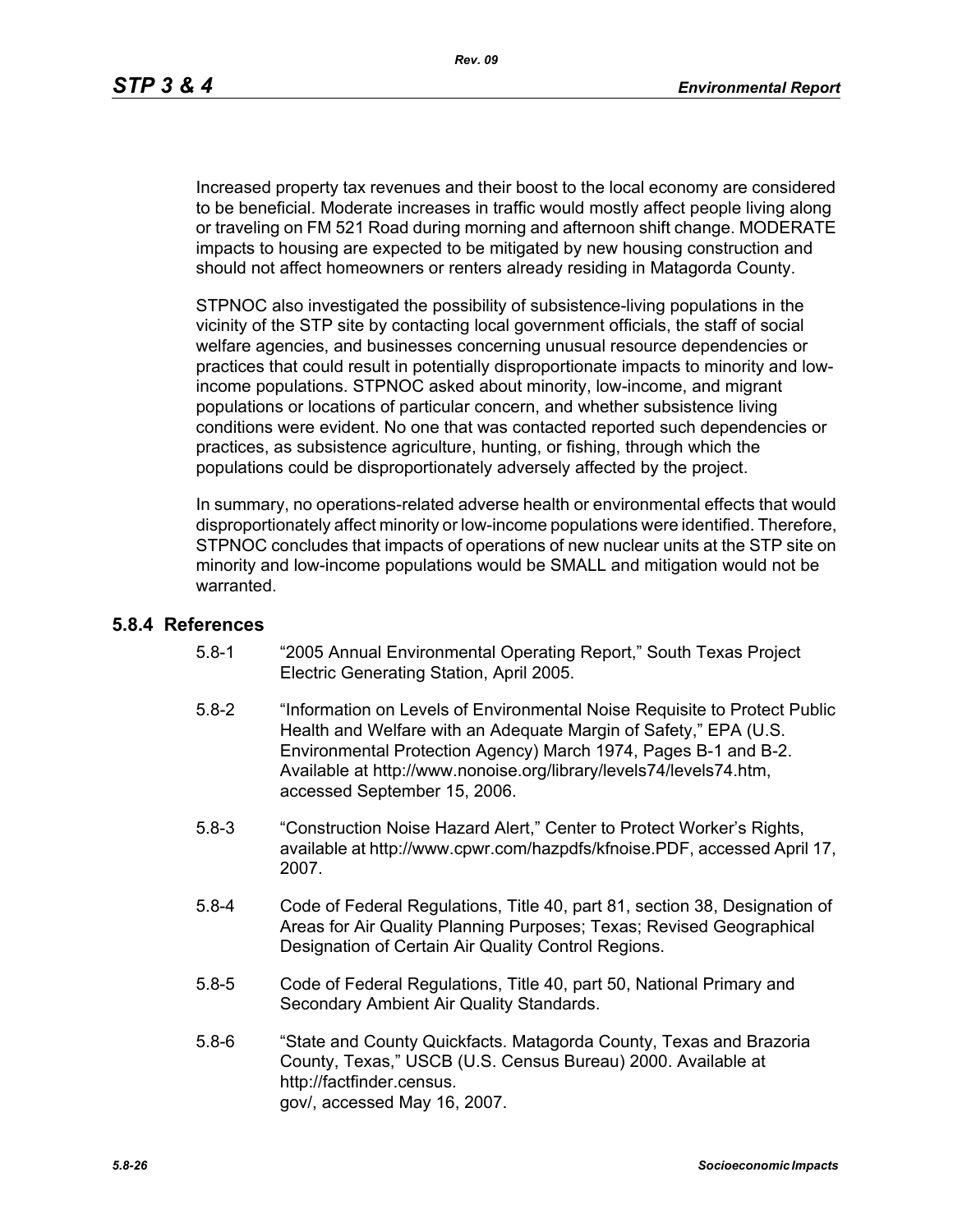- 5.8-7 "RIMS II Multipliers for Matagorda and Brazoria Counties, Texas," BEA (U.S. Bureau of Economic Analysis), U. S. Department of Commerce. Economic and Statistics Administration. Bureau of Economic Analysis, Washington, D.C., February 2, 2007.
- 5.8-8 "80th Texas Legislature: Biennial Revenue Estimate, 2008-2009." Texas Comptroller of Public Accounts, January 2007. Available at http://www. window.state.tx.us/taxbud/bre2008/BRE\_2008-09.pdf, accessed July 18, 2007.
- 5.8-9 Palacios Independent School District, 2007. Information from Herbert Ressler, Business Manager, Palacios ISD regarding tax abatement legislation. May 2007.
- 5.8-10 Texas Legislature Online, 2007. Status of House Bill (HB) 2994. Available at http://www.legis.state.tx.us/billlookup/History.aspx?LegSess=80R&Bill=H B2994, accessed June 22, 2007.
- 5.8-11 "Water on Tap: What You Need to Know," EPA (U.S. Environmental Protection Agency) EPA 815- K-03-007, Office of Water, Washington, DC, 2003.
- 5.8-12 Office of the President, Federal Actions To Address Environmental Justice in Minority Populations and Low-Income Populations, Executive Order 12898, February 11, 1994.
- 5.8-13 "Local Area Unemployment Statistics," BLS, 2007. Available at http://www. stats.bls.gov, accessed on February 5, 2007.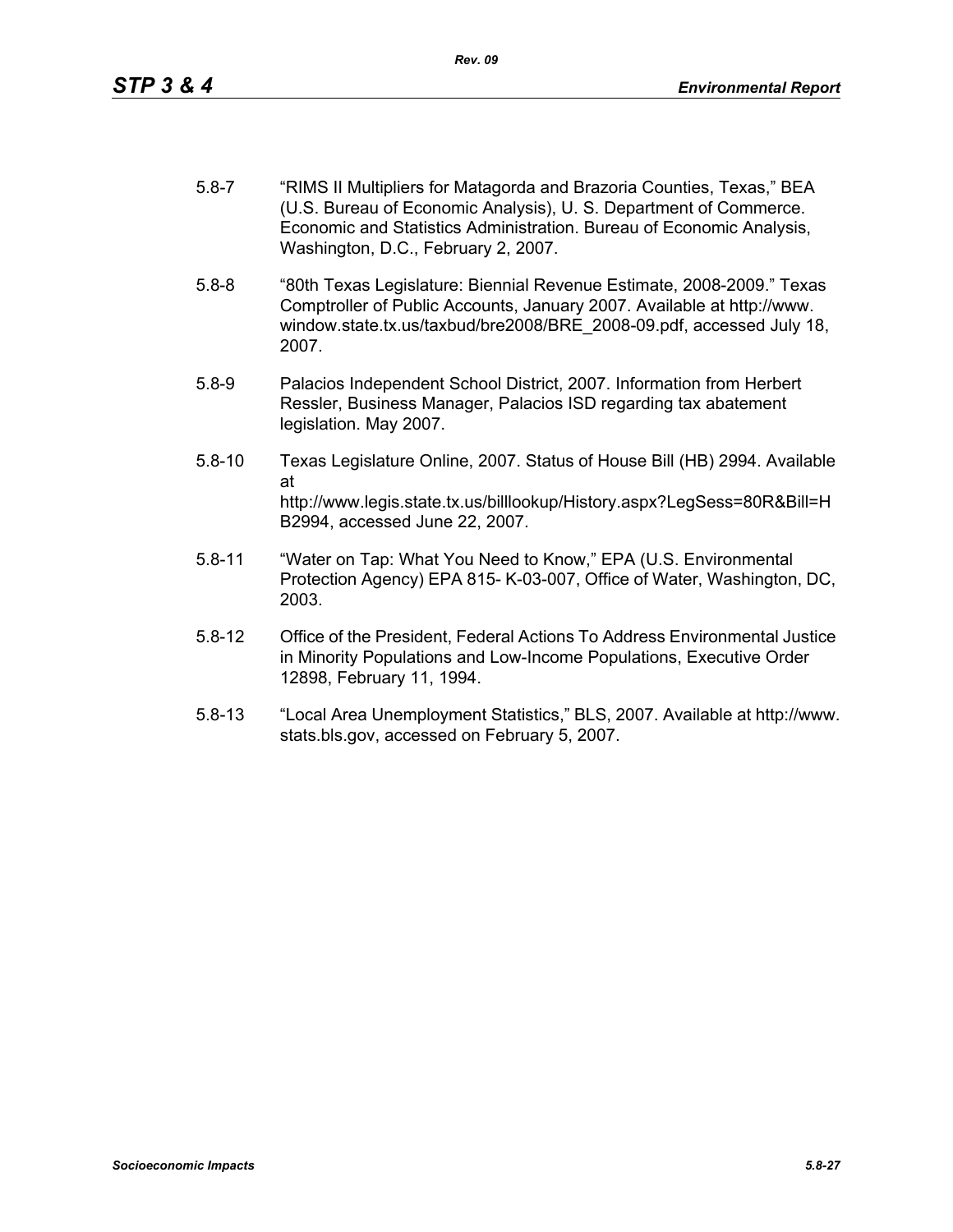| Demographic                                                                                | <b>ABWR</b><br>2 Units |
|--------------------------------------------------------------------------------------------|------------------------|
| <b>Operations Workforce Peak</b>                                                           | 888                    |
| Number of workers who migrate into the 50-mile radius                                      | 888                    |
| Indirect jobs $(888 \times 1.47)$                                                          | 1,305                  |
| Total number of jobs (direct plus indirect)                                                | 2,193                  |
| 2005 unemployed in the two counties 1                                                      | 8,870                  |
| 2005 unemployment rate in the two counties                                                 | 5.9%                   |
| Total number of indirect jobs as a percent of unemployed population in two-<br>county area | 14.7%                  |
| $\overline{1}$ . Deference E.O. 12                                                         |                        |

# **Table 5.8-1 Direct and Indirect Employment**

Reference 5.8-13.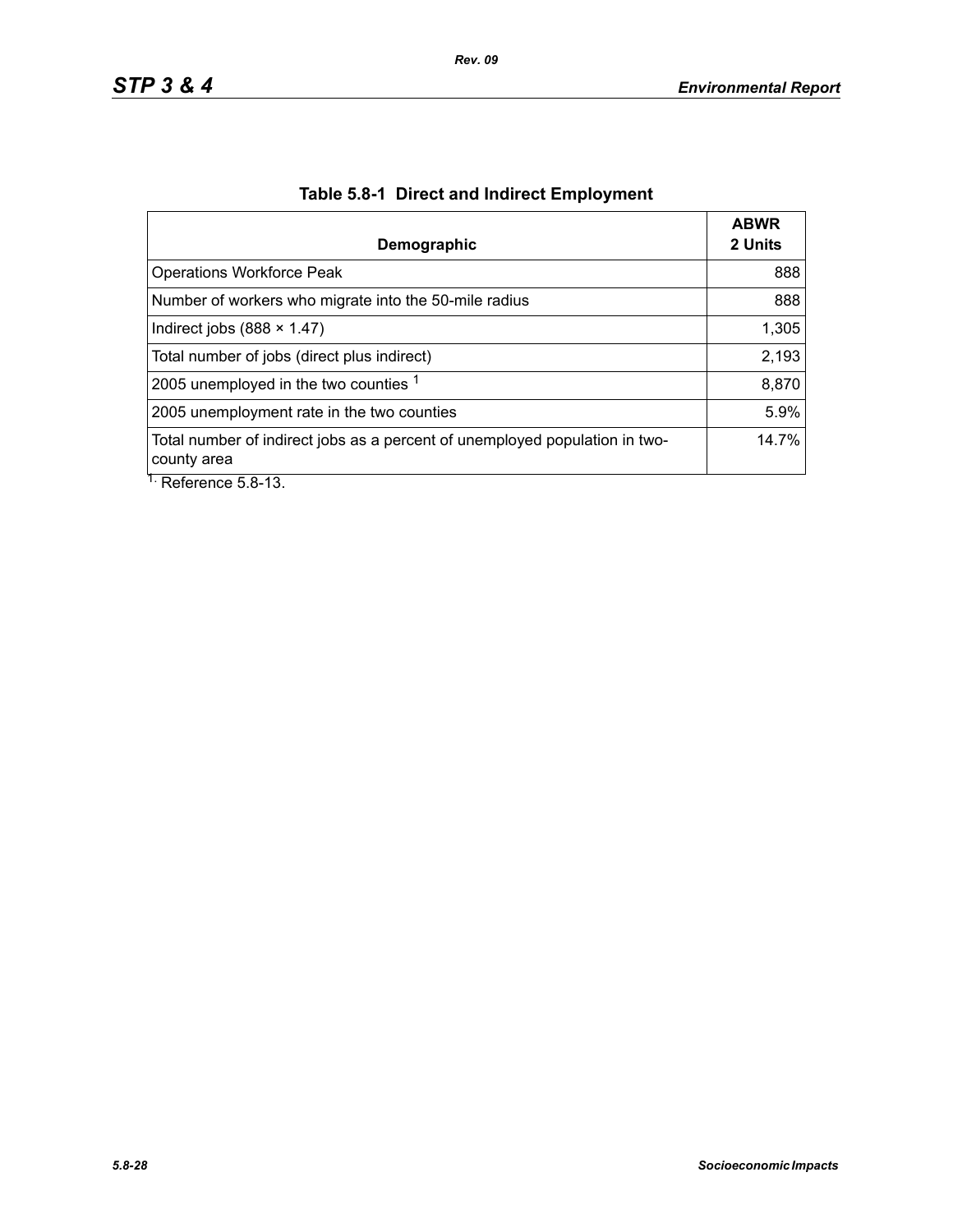### **Table 5.8-2 Estimated Sales Tax Impacts of Expenditures For Goods & Services During Operation of STP Units 3 & 4**

| <b>Summary of Estimated Operations Expenditures:</b>                 |                       |                       |                    | <b>Estimated Amount</b> |                                                                      |                  |                                              |                  |  |  |
|----------------------------------------------------------------------|-----------------------|-----------------------|--------------------|-------------------------|----------------------------------------------------------------------|------------------|----------------------------------------------|------------------|--|--|
| <b>Total Annual Expenditures</b>                                     |                       |                       |                    | \$60,000,000            |                                                                      |                  |                                              |                  |  |  |
| <b>Estimated Proportion Spent Locally</b>                            |                       |                       |                    | 20%                     |                                                                      |                  |                                              |                  |  |  |
| <b>Estimated Annual Local Expenditures</b>                           |                       |                       |                    | \$12,000,000            |                                                                      |                  |                                              |                  |  |  |
| Estimated Annual Impacts to Texas Sales Tax Revenues <sup>1</sup>    |                       |                       |                    |                         |                                                                      |                  |                                              |                  |  |  |
| State sales tax revenues, 2006 <sup>2</sup>                          |                       |                       |                    |                         | \$18,275,209,754                                                     |                  |                                              |                  |  |  |
| State sales tax rate <sup>3</sup>                                    |                       |                       |                    |                         |                                                                      | 6.25%            |                                              |                  |  |  |
| Ownership                                                            |                       |                       |                    |                         |                                                                      |                  |                                              |                  |  |  |
| Scenario:                                                            | 44% Private Ownership |                       |                    | 60% Private Ownership   | 80% Private Ownership<br>100% Private Ownership                      |                  |                                              |                  |  |  |
| Assumes 100% of                                                      |                       | % of 2006             |                    | % of 2006               | % of 2006<br>% of 2006                                               |                  |                                              |                  |  |  |
| Expenditures                                                         | <b>State Sales</b>    | <b>Sales Tax</b>      | <b>State Sales</b> | <b>Sales Tax</b>        | <b>State Sales</b>                                                   | <b>Sales Tax</b> | <b>State Sales</b>                           | <b>Sales Tax</b> |  |  |
| Subject To State Tax                                                 | Tax                   | <b>Revenues</b>       | Tax                | <b>Revenues</b>         | Tax                                                                  | <b>Revenues</b>  | Tax                                          | <b>Revenues</b>  |  |  |
| <b>State Sales Tax</b>                                               | \$1,650,000           | 0.009%                | \$2,250,000        | 0.012%                  | \$3,000,000                                                          | 0.016%           | \$3,750,000                                  | 0.021%           |  |  |
|                                                                      |                       |                       |                    |                         | Estimated Annual Impacts to Bay City Sales Tax Revenues <sup>1</sup> |                  |                                              |                  |  |  |
| Bay City sales tax revenues, 2005 <sup>4</sup>                       |                       |                       |                    |                         |                                                                      | \$3,681,595      |                                              |                  |  |  |
| Bay City sales tax rate <sup>5</sup>                                 |                       |                       |                    |                         |                                                                      | 2.0%             |                                              |                  |  |  |
| <b>Ownership</b><br>Scenario:                                        | 44% Private Ownership |                       |                    | 60% Private Ownership   |                                                                      |                  | 80% Private Ownership 100% Private Ownership |                  |  |  |
| % of Expenditures                                                    |                       | % of 2005             |                    | % of 2005               |                                                                      | % of 2005        |                                              | % of 2005        |  |  |
| <b>Subject to Bay City</b>                                           | <b>Bay City</b>       | <b>Sales Tax</b>      | <b>Bay City</b>    | <b>Sales Tax</b>        | <b>Bay City</b>                                                      | <b>Sales Tax</b> | <b>Bay City</b>                              | <b>Sales Tax</b> |  |  |
| <b>Sales Tax</b>                                                     | <b>Sales Tax</b>      | <b>Revenues</b>       | <b>Sales Tax</b>   | <b>Revenues</b>         | <b>Sales Tax</b>                                                     | <b>Revenues</b>  | <b>Sales Tax</b>                             | <b>Revenues</b>  |  |  |
| 100.00%                                                              | \$105,600             | 2.9%                  | \$144,000          | 3.9%                    | \$192,000                                                            | 5.2%             | \$240,000                                    | 6.5%             |  |  |
| 90.00%                                                               | \$95,040              | 2.6%                  | \$129,600          | 3.5%                    | \$172,800                                                            | 4.7%             | \$216,000                                    | 5.9%             |  |  |
| 80.00%                                                               | \$84,480              | 2.3%                  | \$115,200          | 3.1%                    | \$153,600                                                            | 4.2%             | \$192,000                                    | 5.2%             |  |  |
| 70.00%                                                               | \$73,920              | 2.0%                  | \$100,800          | 2.7%                    | \$134,400                                                            | 3.7%             | \$168,000                                    | 4.6%             |  |  |
| 60.00%                                                               | \$63,360              | 1.7%                  | \$86,400           | 2.3%                    | \$115,200                                                            | 3.1%             | \$144,000                                    | 3.9%             |  |  |
| 50.00%                                                               | \$52,800              | 1.4%                  | \$72,000           | 2.0%                    | \$96,000                                                             | 2.6%             | \$120,000                                    | 3.3%             |  |  |
| 40.00%                                                               | \$42,240              | 1.1%                  | \$57,600           | 1.6%                    | \$76,800                                                             | 2.1%             | \$96,000                                     | 2.6%             |  |  |
| 30.00%                                                               | \$31,680              | 0.9%                  | \$43,200           | 1.2%                    | \$57,600                                                             | 1.6%             | \$72,000                                     | 2.0%             |  |  |
| 20.00%                                                               | \$21,120              | 0.6%                  | \$28,800           | 0.8%                    | \$38,400                                                             | 1.0%             | \$48,000                                     | 1.3%             |  |  |
| 10.00%                                                               | \$10,560              | 0.3%                  | $\sqrt{$14,400}$   | 0.4%                    | \$19,200                                                             | 0.5%             | \$24,000                                     | 0.7%             |  |  |
|                                                                      |                       |                       |                    |                         | Estimated Annual Impacts to Palacios Sales Tax Revenues <sup>1</sup> |                  |                                              |                  |  |  |
| Palacios sales tax revenues, 2005 <sup>6</sup>                       |                       |                       |                    |                         | \$219,500                                                            |                  |                                              |                  |  |  |
| Palacios sales tax rate <sup>5</sup>                                 |                       |                       |                    |                         |                                                                      | 2.0%             |                                              |                  |  |  |
| Ownership<br>Scenario:                                               |                       | 44% Private Ownership |                    | 60% Private Ownership   | 80% Private Ownership                                                |                  | 100% Private Ownership                       |                  |  |  |
| % of Expenditures                                                    |                       | % of 2005             |                    | % of 2005               |                                                                      | % of 2005        |                                              | % of 2005        |  |  |
| <b>Subject to Palacios</b>                                           | <b>Palacios</b>       | <b>Sales Tax</b>      | <b>Palacios</b>    | <b>Sales Tax</b>        | <b>Palacios</b>                                                      | <b>Sales Tax</b> | <b>Palacios</b>                              | <b>Sales Tax</b> |  |  |
| <b>Sales Tax</b>                                                     | <b>Sales Tax</b>      | <b>Revenues</b>       | <b>Sales Tax</b>   | <b>Revenues</b>         | <b>Sales Tax</b>                                                     | <b>Revenues</b>  | <b>Sales Tax</b>                             | <b>Revenues</b>  |  |  |
| 100.00%                                                              | \$105,600             | 48.1%                 | \$144,000          | 65.6%                   | \$192,000                                                            | 87.5%            | \$240,000                                    | 109.3%           |  |  |
| 90.00%                                                               | \$95,040              | 43.3%                 | \$129,600          | 59.0%                   | \$172,800                                                            | 78.7%            | \$216,000                                    | 98.4%            |  |  |
| 80.00%                                                               | \$84,480              | 38.5%                 | \$115,200          | 52.5%                   | \$153,600                                                            | 70.0%            | \$192,000                                    | 87.5%            |  |  |
| 70.00%                                                               | \$73,920              | 33.7%                 | \$100,800          | 45.9%                   | \$134,400                                                            | 61.2%            | \$168,000                                    | 76.5%            |  |  |
| 60.00%                                                               | \$63,360              | 28.9%                 | \$86,400           | 39.4%                   | \$115,200                                                            | 52.5%            | \$144,000                                    | 65.6%            |  |  |
| 50.00%                                                               | \$52,800              | 24.1%                 | \$72,000           | 32.8%                   | \$96,000                                                             | 43.7%            | \$120,000                                    | 54.7%            |  |  |
| 40.00%                                                               | \$42,240              | 19.2%                 | \$57,600           | 26.2%                   | \$76,800                                                             | 35.0%            | \$96,000                                     | 43.7%            |  |  |
| 30.00%                                                               | \$31,680              | 14.4%                 | \$43,200           | 19.7%                   | \$57,600                                                             | 26.2%            | \$72,000                                     | 32.8%            |  |  |
| 20.00%                                                               | \$21,120              | 9.6%                  | \$28,800           | 13.1%                   | \$38,400                                                             | 17.5%            | \$48,000                                     | 21.9%            |  |  |
| 10.00%                                                               | \$10,560              | 4.8%                  | \$14,400           | 6.6%                    | \$19,200                                                             | 8.7%             | \$24,000                                     | 10.9%            |  |  |
| $1.$ Note: Assumes that these expenditures are subject to sales tax. |                       |                       |                    |                         |                                                                      |                  |                                              |                  |  |  |

Note: Assumes that these expenditures are subject to sales tax.

<span id="page-28-0"></span>2. Reference 2.5-25

3. Reference 2.5-27

4. Reference 2.5-46

<span id="page-28-1"></span>5. Reference 2.5-30

<sup>6.</sup> Reference 2.5-109 [City of Palacios 2007-2008 Annual Budget, Approved 09/18/2007]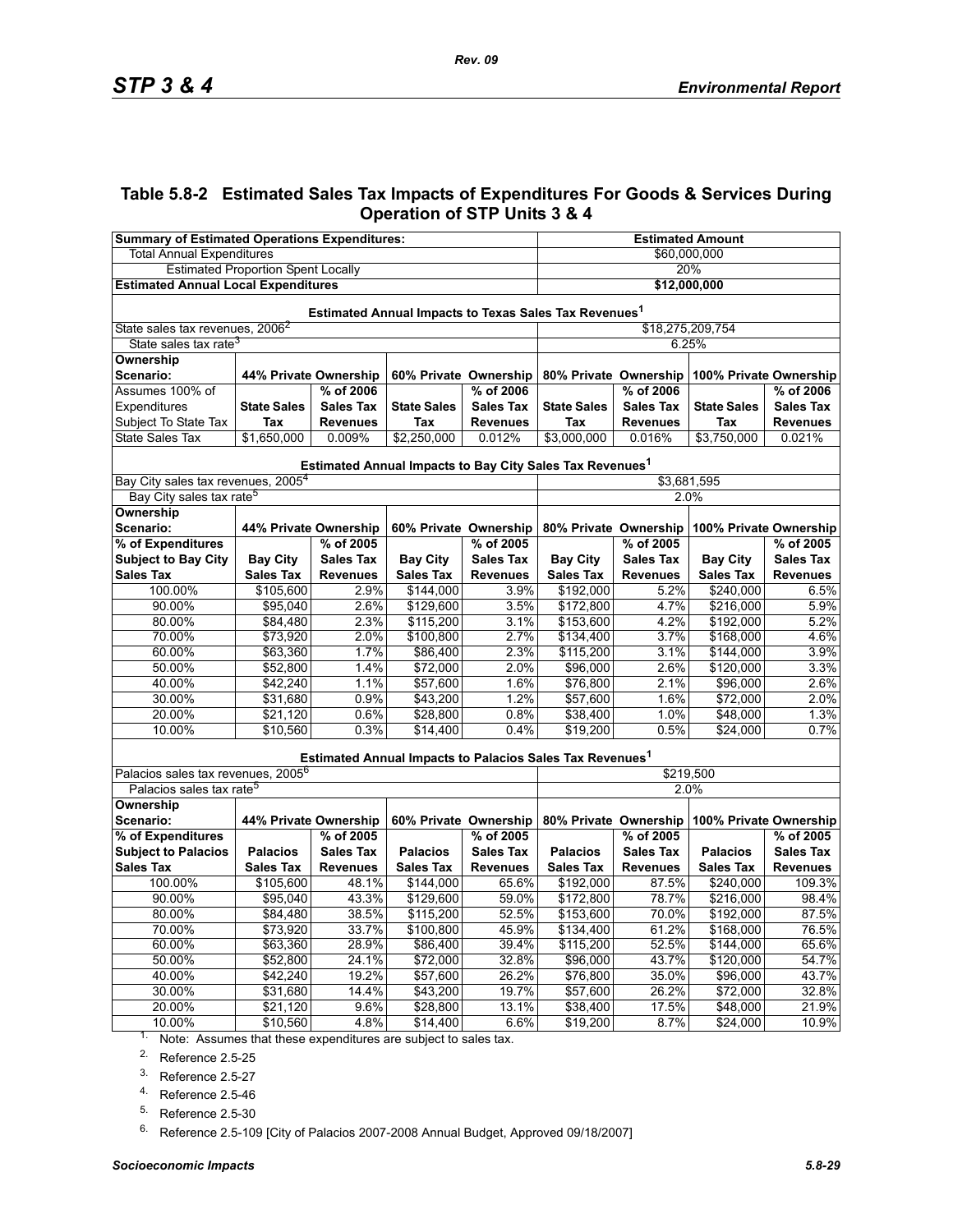### **Table 5.8-3 Police Protection in the Two Counties of Interest, Adjusted for the Operations Workforce and Associated Population Increase**

| County    | Total<br><b>Population</b><br>in 2000 | <b>Additional</b><br>Population<br>Due to New<br><b>Plant</b><br><b>Operations</b> | <b>Total</b><br><b>Population</b> | <b>Police</b><br><b>Protection</b><br>in 2002 | <b>Operations</b><br><b>Workforce-</b><br><b>Adjusted</b><br>Persons-<br>per-Police<br><b>Personnel</b><br><b>Ratio</b> | <b>Percent</b><br>Increase from<br>2000 Persons-<br>per-Police<br><b>Personnel</b><br><b>Ratio</b> |
|-----------|---------------------------------------|------------------------------------------------------------------------------------|-----------------------------------|-----------------------------------------------|-------------------------------------------------------------------------------------------------------------------------|----------------------------------------------------------------------------------------------------|
| Matagorda | 37,957                                | 1,477                                                                              | 39,434                            | 100                                           | 394:1                                                                                                                   | 3.7                                                                                                |
| Brazoria  | 241,767                               | 545                                                                                | 242,312                           | 578                                           | 419:1                                                                                                                   | 0.3                                                                                                |

Source: Table 2.5-30 Police and Fire Protection

## **Table 5.8-4 Fire Protection in the Two Counties of Interest, Adjusted for the Operations Workforce and Associated Population Increase**

| County          | Total<br>Population<br>In 2000 | <b>Additional</b><br><b>Population Due</b><br>to New Plant<br><b>Operations</b> | Total<br>Population | <b>Firefighters</b><br>(Full time<br>and<br><b>Volunteer)</b><br>in 2007 | <b>Operations</b><br><b>Workforce-</b><br><b>Adjusted</b><br>Persons-<br>per-<br>Firefighter<br>Ratio | <b>Percent</b><br><b>Increase from</b><br><b>Current</b><br>Persons-per-<br>Firefighter<br><b>Ratio</b> |
|-----------------|--------------------------------|---------------------------------------------------------------------------------|---------------------|--------------------------------------------------------------------------|-------------------------------------------------------------------------------------------------------|---------------------------------------------------------------------------------------------------------|
| Matagorda       | 37,957                         | 1,477                                                                           | 39,434              | 175                                                                      | 225:1                                                                                                 | 3.7                                                                                                     |
| <b>Brazoria</b> | 241,767                        | 545                                                                             | 242,312             | 507                                                                      | 478:1                                                                                                 | 0.2                                                                                                     |

Source: Table 2.5-30 Police and Fire Protection